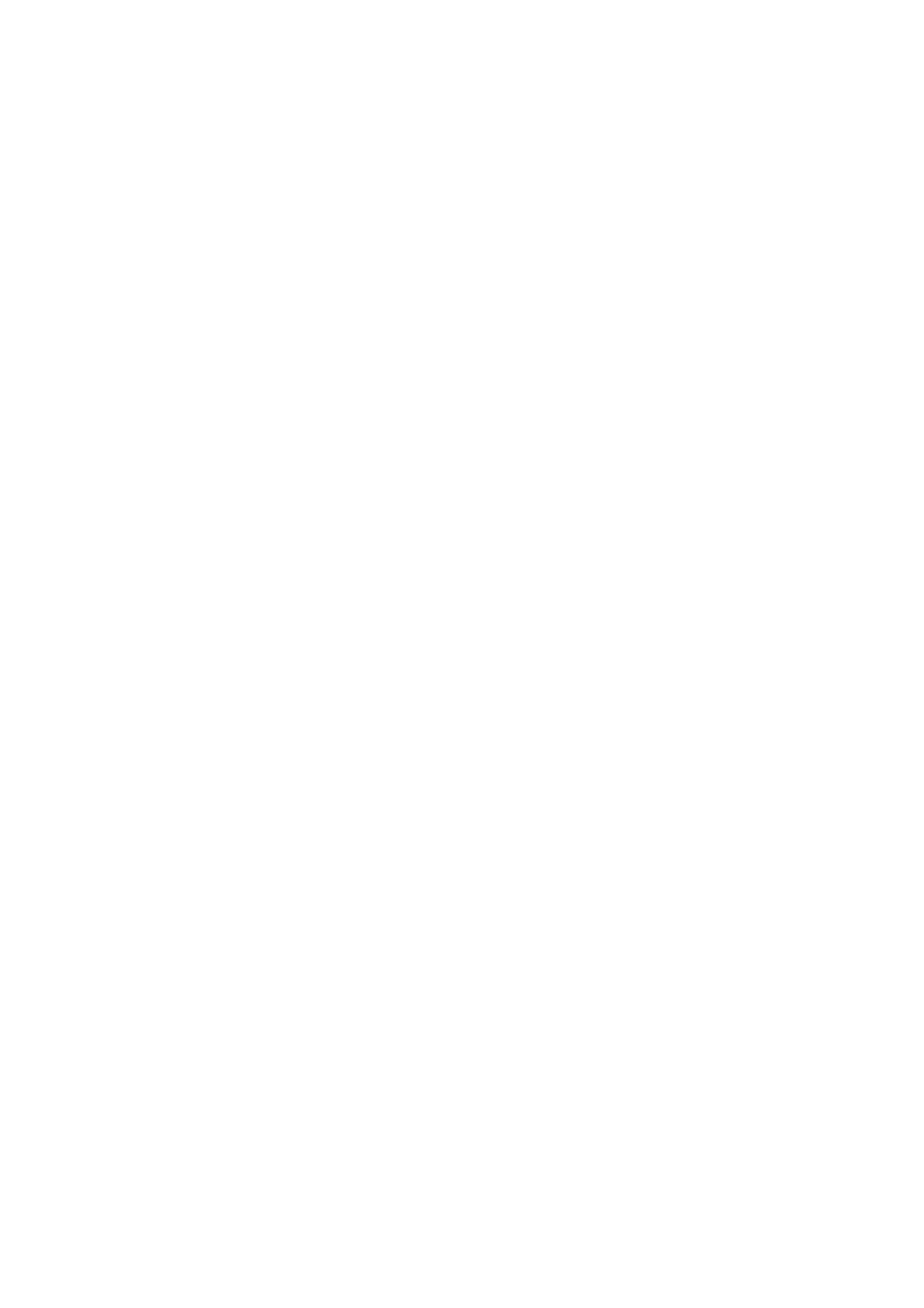# $S \cap \Gamma$  slip elastoplastic microstructures

Sergio Conti<sup>1</sup> and Florian Theil<sup>2</sup>

<sup>1</sup> *Max-Planck-Institute for Mathematics in the Sciences, Inselstr. 22-26, 04103 Leipzig, Germany* <sup>2</sup> *Mathematics Institute, University of Warwick Coventry CV4 7AL, United Kingdom*

## July 17, 2003

**Abstract:** We consider rate-independent crystal plasticity with constrained elasticity, and state the variational formulation of the incremental problem. For generic boundary data, even the first time increment does not admit a smooth solution, and fine structures are formed. By using the tools of quasiconvexity, we obtain an explicit relaxation of the first incremental problem for the case of a single slip system. Our construction shows that laminates between two different deformation gradients are formed. Plastic deformation concentrates in one of them, the other is a purely elastic strain. For the concrete case of a simpleshear test we also obtain a completly explicit solution.

#### 1. INTRODUCTION

This paper studies rate-independent evolution of elastoplastic bodies. We consider the simplest case where the kinematics is maximally restricted in the sense that only one slip-system is active and the only allowed elastic deformations are rigid body rotations, within the standard framework of crystal plasticity. Approximate solutions are constructed by considering sequences that minimize the sum of elastic energy and dissipated energy in the limit, the only source of dissipation being plastic deformation. The corresponding variational problems are denoted incremental problems. Due to the interplay of the directional dependence of the plastic deformation with the rotational invariance of the elastic part the existence of minimizers can not be expected. Minimizing sequences develop fine scale oscillations, which are analogous to microstructures found in models for solid-solid phase-transitions. Regular lamellar structures between phases with a different plastic deformation have been observed at large strains in a wide variety of metals, see e.g. [9, 1] and references therein.

The lack of minimizers for the incremental problems leads to instabilities in numerical algorithms that attempt to follow the time-continuous evolution of the elastoplastic deformation. A standard approach to overcome this difficulty is to consider a relaxed evolution problem where the original incremental problem is replaced by the lower semicontinuous envelope, see e.g. [9, 10, 5, 2].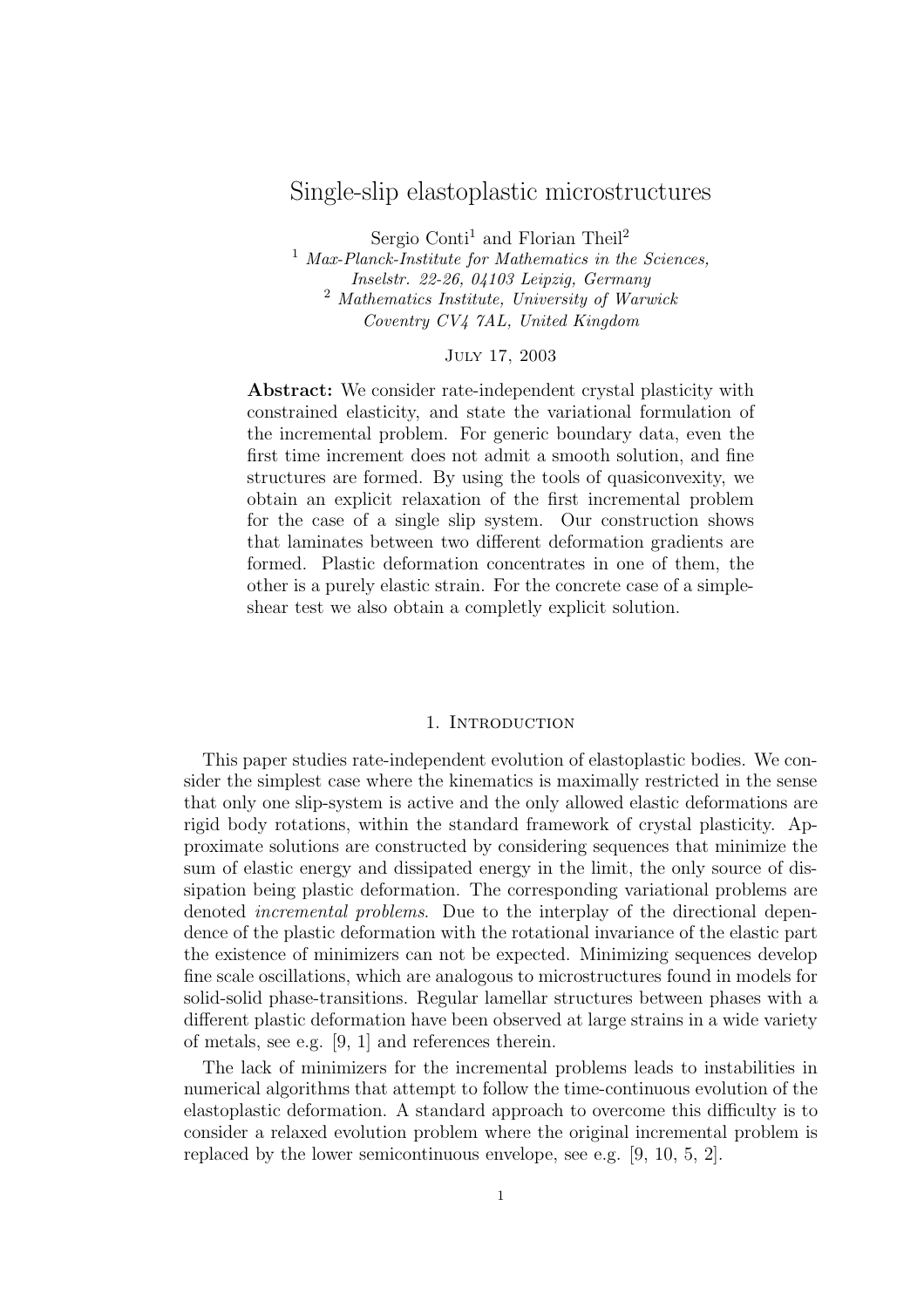The main objectives of this paper are (i) to demonstrate rigorously that a simple multi-dimensional model predicts the formation of a single-laminate microstructure; and (ii) to give a partial justification of numerical methods that are based on the computation of the relaxation of the incremental problems.

The first objective is achieved by determining an explicit formula for the quasiconvex envelope of the first incremental problem in the case where only one slip-system is active (in two directions) and the elastic strains are negligible. The latter corresponds to the assumption that the elastic energy is infinite whenever the elastic part of the deformation gradient (in a multiplicative decomposition) is not a rotation. We show that microstructure states can approximate a variety of affine deformations of the type  $y(x) = Fx$ . In particular, in two dimensions this is possible for  $F$  in a relatively open subset of the volume-preserving affine maps  ${F : \det F = 1}.$  We show that the relaxation is achieved by first-order laminates and give an explicit formula for the dependency of the lamination-normal on the boundary condition (Theorem 3.1).

The second objective is achieved by considering the evolution problem that is associated to the relaxed incremental problem. We construct explicit solutions for the relaxed evolution problem that can not be interpreted as simple single-slip motions. These solutions correspond to time-evolving microstructure. In addition we prove that there exist sequences of approximate solutions for the original single-slip model that not only converge weakly to the relaxed solution, but also have the property that the associated plasticity-induced dissipation converges to the dissipation predicted by the relaxed system. The analysis is based on the construction of Lipschitz-maps that form a perfect laminate except on a compact set with arbitrary small measure (Theorem 3.5).

Our analysis has nontrivial implications also for crystals with several slip systems. In particular, one can see that in two dimensions, three slip systems generate an effective response which is identical to Tresca plasticity (i.e. to the response obtained by assuming infinitely many slip systems), and that when finitely many slip systems are active almost every macroscopic deformation will lead to the creation of microstructures. These and further issues will be discussed in a forthcoming publication.

## 2. Rate-independent finite plasticity for single crystals with one slip system

In this introductory section we briefly review for the case of interest here the formulation of the incremental problem for rate-independent finite plasticity, following Ortiz and Repetto [9] and Miehe, Schotte and Lambrecht [5]. See [2, 6] for a mathematically oriented treatment, and [4] for a treatment including higher gradients.

Let  $\Omega \subset \mathbb{R}^d$  be the reference configuration of an elastoplastic body,  $y : [0, T] \times$  $\Omega \to \mathbb{R}^d$  be the time dependent total deformation (in the following, d is 2 or 3), and  $(\gamma, F_p) : [0, T] \times \Omega \to \mathbb{R}^{N_s+d \times d}$  be a set of internal variables  $(N_s \text{ is the number})$ of active slip systems, see below). Finite plasticity is based on the assumption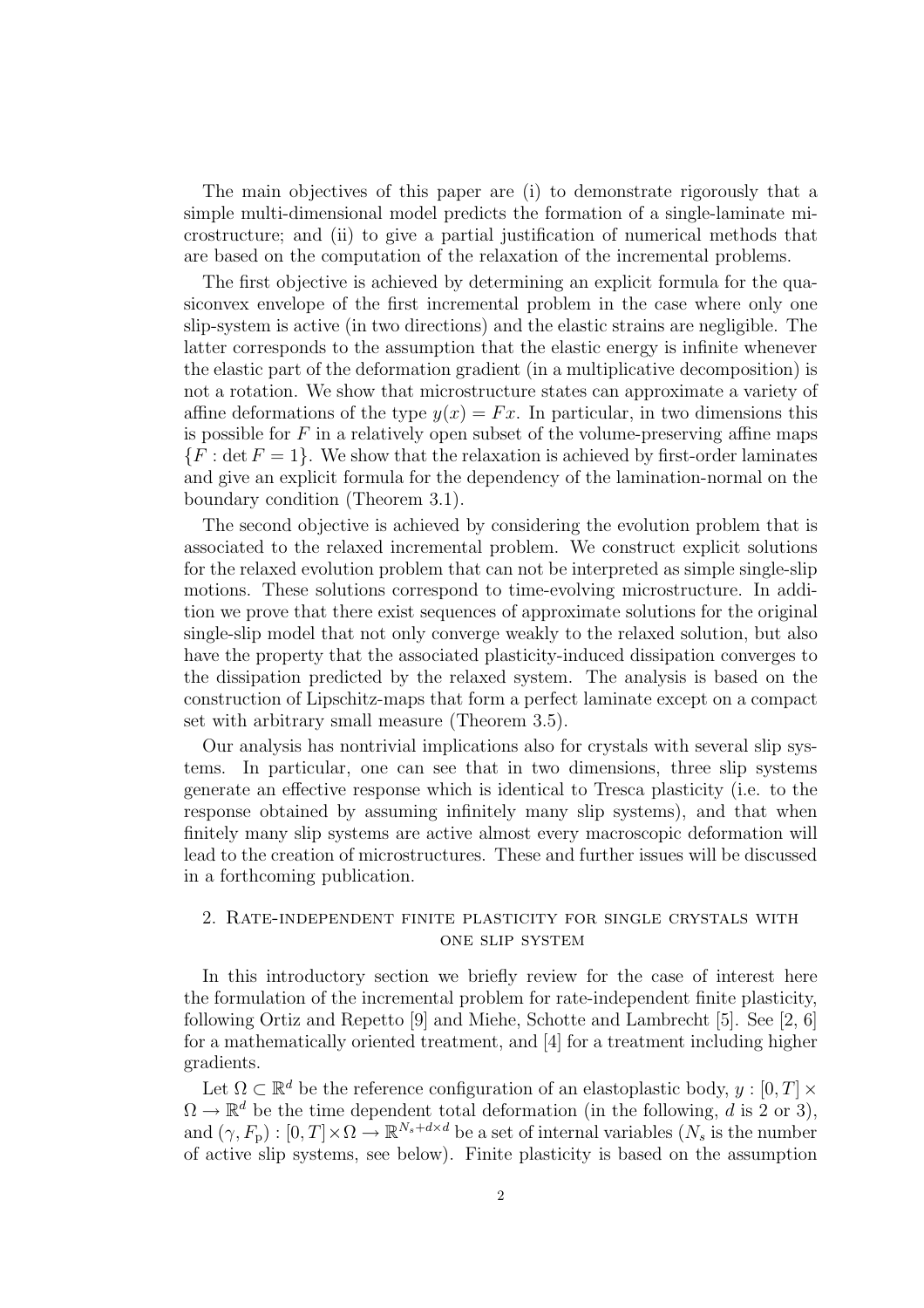that the local deformation gradient  $F = \nabla y$  can be decomposed multiplicatively into a plastic and an elastic part,

$$
F = F_{\rm e} F_{\rm p}.\tag{2.1}
$$

As customary we assume that the plastic deformation  $F<sub>p</sub>$  conserves the volume,  $\det F_{p}(x) = 1$ . The decomposition (2.1) is not determined uniquely by the deformation y, but it depends on the internal variables  $\gamma$  as well, which in turn can be obtained as the solution of an initial-boundary value problem that is based on additional mechanical assumptions.

In crystalline plasticity the set of admissible stresses  $\mathbb Q$  is determined by the slip-systems of the crystal,

$$
\mathbb{Q} = \bigcap_{\alpha} \{ |s_{\alpha} \cdot Qm_{\alpha}| \leq \tau_{\alpha} \} \subset \mathbb{R}^{d \times d},
$$

where  $(s_\alpha, m_\alpha, \tau_\alpha)_{\alpha=1...N}$  is a family of slip systems,  $s_\alpha \in \mathbb{R}^d$ ,  $m_\alpha \in \mathbb{R}^d$ ,  $\tau_\alpha \in$  $(0, \infty)$  are slip direction, slip plane normal and critical resolved shear stress corresponding to slip system  $\alpha$ . The volume preservation results in the constraint  $s_{\alpha} \cdot m_{\alpha} = 0.$ 

For the case of rigid elasticity we consider here, however, the stress is not a well-defined quantity. We resort therefore to the variational formulation. This is best understood, and typically applied, by considering a time-discretization  $0 = t_0 \leq \ldots \leq t_n = T$ . Given the state  $(y(t_k), \gamma(t_k), F_p(t_k))$  at time  $t_k$ , the deformation y at time  $t_{k+1}$  and the internal variables  $\gamma$ ,  $F_p$  in the time interval  $(t_k, t_{k+1})$  minimize

$$
I'_k(y, F_\mathbf{p}, \gamma) := \int_{\Omega} W_\mathbf{e}(\nabla y F_\mathbf{p}^{-1}) + \int_{\Omega} \int_{t_k}^{t_{k+1}} \phi(\dot{\gamma}, \dot{F}_\mathbf{p}, \gamma, F_\mathbf{p}), \tag{2.2}
$$

where the arguments of the first integral are evaluated at the final time  $t_{k+1}$ . The deformation obeys boundary conditions  $y = y_{\text{bdry}}(t_{k+1})$  on  $\partial\Omega$ . Here,  $W_e$  is the elastic energy,  $W_{\rm p}$  characterizes the plastic stored energy, and  $\phi$  the dissipation. Further, the solution to the sequence of incremental problems satisfies initial conditions (typically  $y = y_0$ ,  $F_p = Id$ ,  $\gamma = 0$  for  $t = 0$ ). The dissipation function  $\phi$  relates the evolution of the plastic deformation to that of the internal variables, which in single-crystal plasticity are related by the classical flow rule [11]

$$
\dot{F}_{\rm p}F_{\rm p}^{-1} = \sum_{\alpha=1}^{N_s} \dot{\gamma}^{\alpha} s_{\alpha} \otimes m_{\alpha} \,. \tag{2.3}
$$

Indeed, we take

$$
\phi(\dot{\gamma}, \dot{F}_{\rm p}, \gamma, F_{\rm p}) = \begin{cases} \sum_{\alpha} |\dot{\gamma}^{\alpha}| \tau_{\alpha} & \text{if (2.3) holds} \\ \infty & \text{else.} \end{cases}
$$
 (2.4)

The existence of a time-continuous limit of  $(2.2)$  is a deep and interesting issue, which we do not address here (see e.g. [6] and references therein). We instead focus on a precise analysis of the time-discrete problem, which is the one used in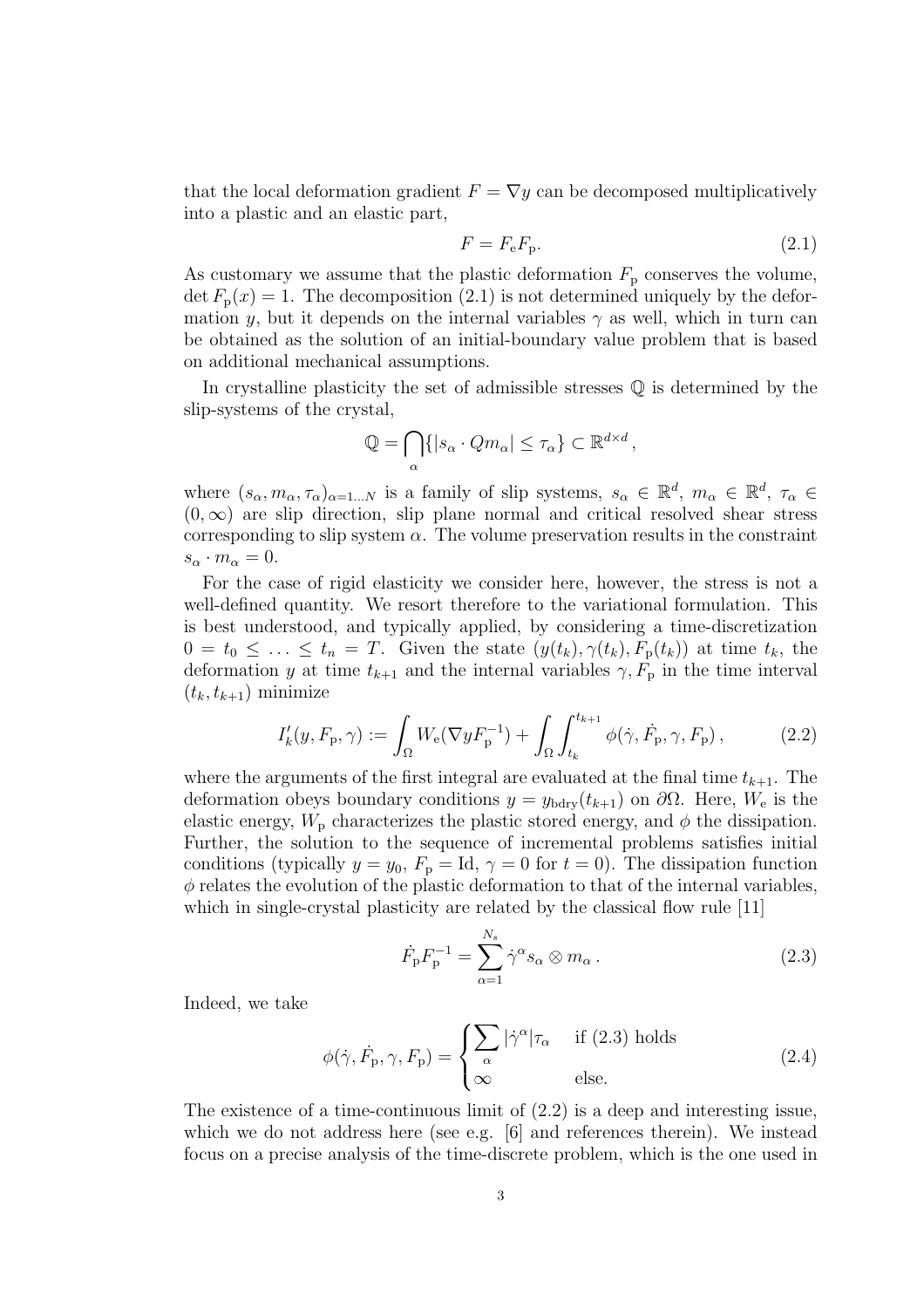most concrete computations. For the present purposes it is sufficient to observe that  $F_{\rm p}$  and  $\gamma$  can be assumed to be affine functions of time, in each time interval, and at each point in space.

We now specialize this general framework to elastically rigid single-slip plasticity. First, we consider a single slip system with two opposite orientations, i.e.  $N_s = 2$  and  $s^1 \otimes m^1 = -s^2 \otimes m^2 = s \otimes m$ , where s and m are two fixed orthogonal unit vectors. The latter condition permits an explicit integration of the plastic flow rule (2.3), leading to

$$
F_{\mathbf{p}}(t) = \mathrm{Id} + \gamma(t)s \otimes m \tag{2.5}
$$

where  $\gamma(t) = \gamma^1(t) - \gamma^2(t)$ . From the variational viewpoint, (2.5) holds whenever the second integral in (2.2) is finite. This local relation between  $\gamma$  and  $F_p$  permits to eliminate one of them from the variational problem.

The second simplification is the assumption of infinitely hard elastic response, which corresponds to a decoupling of the elastic and plastic problems, as proposed by Ortiz and Repetto [9]. The elastic part of the deformation gradient  $F_e$  is then restricted to be a rigid-body rotation, and

$$
W_{\mathbf{e}}(F) = \begin{cases} 0 & \text{if } F \in SO(d) \\ \infty & \text{else.} \end{cases}
$$
 (2.6)

Due to the rigidity of the elastic energy  $(2.6)$  we can minimize out locally  $F_{\rm e}$ , and express both  $F_p$  and  $\gamma$  in terms of  $\nabla y$ .

**Lemma 2.1.** If  $I_k(y)$  is finite, then  $\nabla y \in M^{(d)}$  a.e., where

$$
M^{(d)} = \{ F \in \mathbb{R}^{d \times d} \mid F = R(\text{Id} + \gamma s \otimes m), R \in SO(d), \gamma \in \mathbb{R} \}. \tag{2.7}
$$

Conversely, let  $F \in M^{(d)}$ . Then, there exists a unique pair  $(R, \gamma) \in SO(d) \times \mathbb{R}$ such that  $F = R(\text{Id} + \gamma s \otimes m)$  holds.

*Proof.* The first part is a direct consequence of  $(2.5)$  and  $(2.6)$ . The second follows from the relation

$$
\gamma = (Fm) \cdot (Fs). \tag{2.8}
$$

 $\Box$ 

From now on  $\gamma$  and  $F_p$  are implicitly assumed to be given in terms of  $\nabla y$  via  $(2.5)$  and  $(2.8)$ . The incremental problem  $(2.2)$  then becomes

$$
I_k(y) = \int_{\Omega} W_{\rm ep}(\nabla y; \nabla y(t_k)), \qquad (2.9)
$$

where

$$
W_{\rm ep}(F; F_0) = \begin{cases} |\gamma(F) - \gamma(F_0)| & \text{if } F, F_0 \in M^{(d)}\\ \infty & \text{else} \end{cases}
$$
 (2.10)

and  $\gamma(F)$  is given by (2.8). We observe that, provided  $\nabla y(t_k)$  is constant on some part of the domain, we can assume it to be the identity, since  $W_{ep}(F; F_0) =$  $W_{\rm ep}(FF_0^{-1};\mathrm{Id})$  for all admissible  $F_0$ . The main aim of this paper is the study of minimizing sequences for (2.9-2.10). Simple counting degrees of freedom shows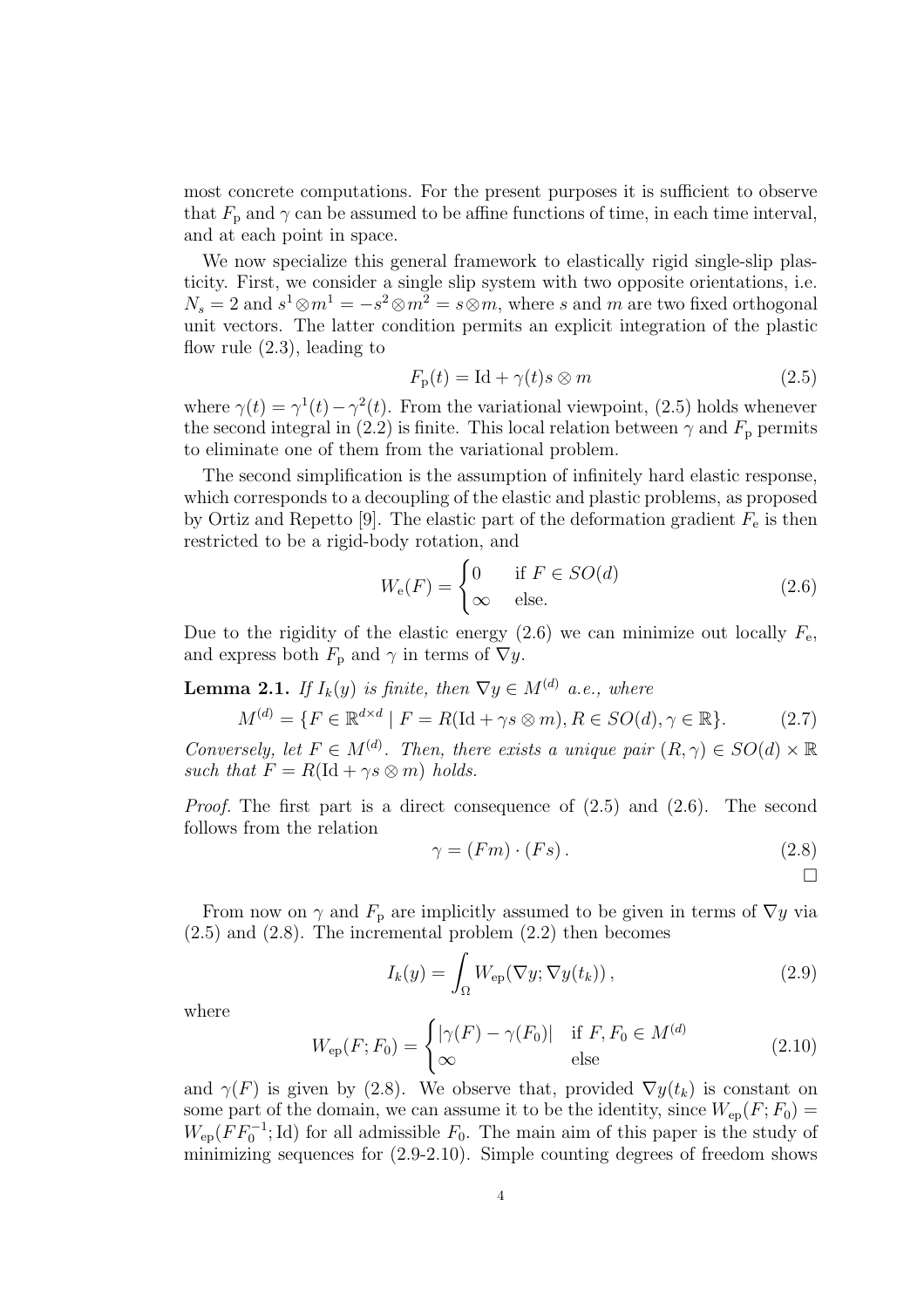that the existence of solutions can only be expected for very special boundary conditions. To see that, we consider the homogeneous case where  $y_{\text{bdry}}(t, x) =$  $F(t)x$ . Since dim  $M^{(d)} = \frac{1}{2}d(d-1) + 1$  is smaller that  $d^2 - 1$  for  $d \geq 2$ , it is clear that the set of paths  $t \mapsto F(t) \in \mathbb{R}^{d \times d}$ , det  $F(t) = 1$  such that  $F(t) \in M^{(d)}$  is ungeneric.

## 3. The relaxation of the time-incremental problem

We now present the main results of this paper, which concern the behavior of minimizing sequences for the incremental problem (2.9-2.10).

For generic boundary conditions, the minimization problem (2.9) admits no minimum, and minimizing sequences form fine-scale structures. An explicit computation is shown below. Such a behavior is frequent in nonlinear elasticity, especially in the study of shape-memory alloys; the mathematical study of such phenomena has been based on the concept of quasiconvexity. A function  $W : \mathbb{R}^{d \times d} \to \mathbb{R} \cup {\infty}$  is said to be quasiconvex if affine deformations are minimizers with respect to their own boundary conditions, i.e. if

$$
W(F) \le \frac{1}{\Omega} \int_{\Omega} W(\nabla \phi) \tag{3.1}
$$

for all  $\phi \in W^{1,\infty}(\Omega,\mathbb{R}^d)$  such that  $\phi(x) = Fx$  for  $x \in \partial\Omega$ . It is easy to see that this definition does not depend on the chosen open set  $\Omega$ . The matrix F is the average of  $\nabla \phi$  over  $\Omega$ : this definition differs from the usual one of convexity by means of Jensen's inequality in that the argument in the right-hand side is required to be a gradient field. The quasiconvex envelope  $W^{qc}$  of W is defined as the largest quasiconvex function which is less than or equal to  $W$ , and determines the effective, macroscopic behavior. For a more detailed presentation of these and related concepts, see [7].

We now assume that at a given time  $t_k$  the deformation gradient  $\nabla y_k$  takes, in an open set  $\omega \subset \Omega$ , some value  $F_0 \in M^{(d)}$ , and compute the relaxation of  $I_k$ . For the first incremental problem the initial condition gives  $F_0 = Id$  on all of  $\Omega$ . We state separately the two- and the three-dimensional results.

**Theorem 3.1.** In two dimensions, the quasiconvex envelope of  $W_{\text{en}}(\cdot, F_0)$  (defined in  $(2.10)$ ) is given by

$$
W^{\text{qc}}(F, F_0) = \begin{cases} \lambda_{\max}(FF_0^{-1}) - \lambda_{\min}(FF_0^{-1}) & \text{if } F, F_0 \in N^{(2)} \\ \infty, & \text{else} \end{cases}
$$

where  $\lambda_{\text{max}}$  and  $\lambda_{\text{min}}$  are the maximal and minimal nonnegative singular values of  $FF_0$ , and

$$
N^{(2)} = \{ F \in \mathbb{R}^{2 \times 2} \mid \det F = 1, |Fs| \le 1 \}.
$$

The rank-one convex and the polyconvex envelopes,  $W^{\text{rc}}$  and  $W^{\text{pc}}$ , also agree with  $W^{\text{qc}}$ .

We recall that the rank-one convex envelope  $W^{\text{rc}}(F)$  is defined as the largest function below  $W_{\text{ep}}$  which is convex along rank-one lines, i.e. for all  $F \in \mathbb{R}^{d \times d}$ ,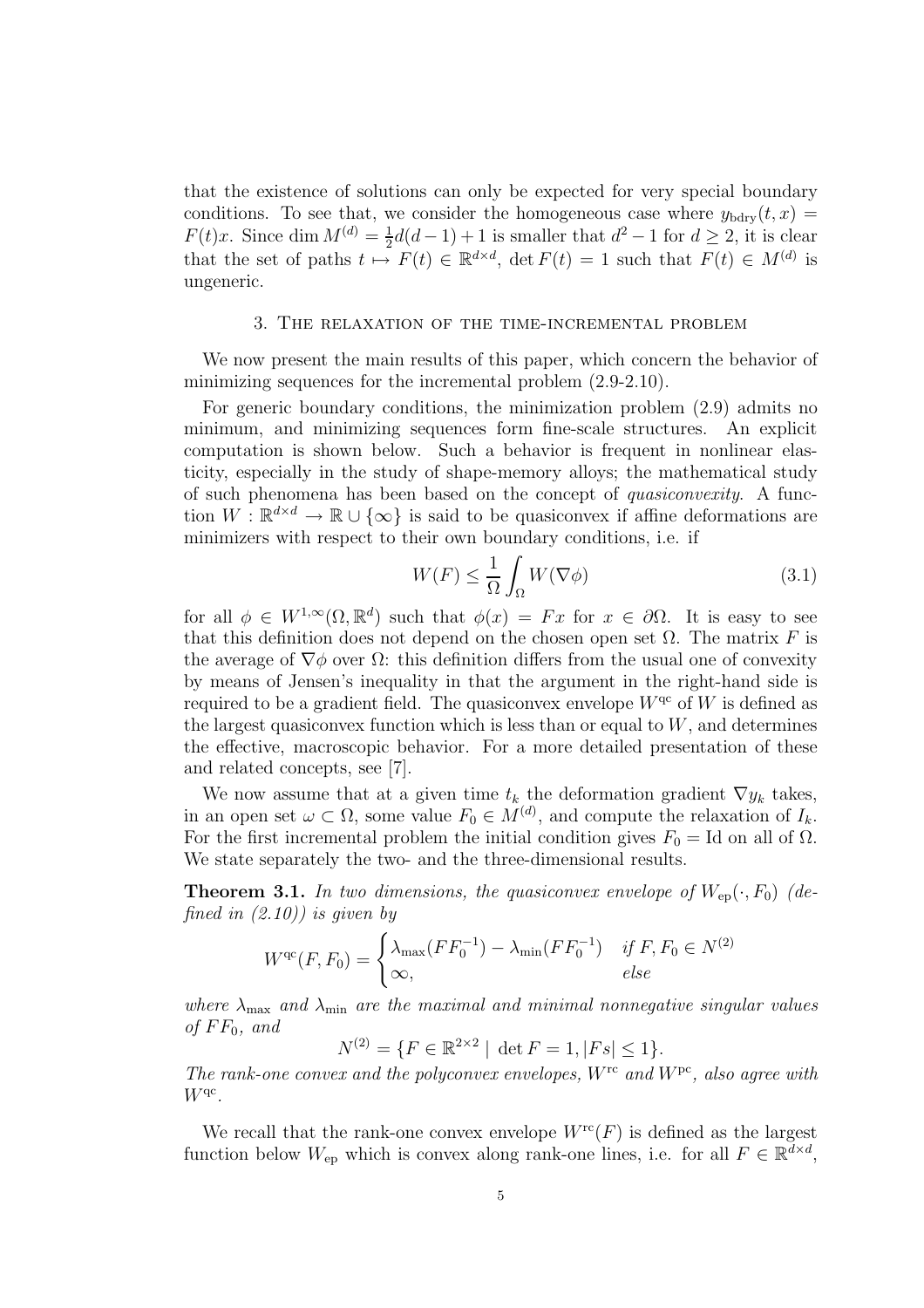a,  $b \in \mathbb{R}^d$ , the function  $W^{rc}(F + ta \otimes b)$  is convex in t. Rank-one convexity corresponds to the linearization of quasiconvexity, i.e., is equivalent to (3.1) up to second order in  $\nabla \phi - F$ . The polyconvex envelope is the largest function below  $W_{ep}$  that can be written as a convex function of  $F$ , its determinant, and its minors, i.e., for  $d = 2$  such that  $W^{\text{pc}}(F) = h(F, \det F)$ , with  $h : \mathbb{R}^5 \to \mathbb{R}$  convex, and for  $d = 3$  such that  $W^{pc}(F) = h(F, \text{cof } F, \det F)$ , with  $h : \mathbb{R}^{19} \to \mathbb{R}$  convex. Since the determinant and the cofactors of a gradient field are divergences, their integral depends only on the boundary values and polyconvex functions are quasiconvex.

In three dimensions the situation is more rigid.

**Theorem 3.2.** In three dimensions, the function  $W_{ep}(\cdot, F_0)$  is quasiconvex. Its rank-one convex and polyconvex envelopes are given by

$$
W^{pc}(F, F_0) = W^{rc}(F, F_0) = \begin{cases} \lambda_{\max}(FF_0^{-1}) - \lambda_{\min}(FF_0^{-1}) & \text{if } F, F_0 \in N^{(3)} \\ \infty, & \text{else} \end{cases}
$$

where  $\lambda_{\text{max}}$  and  $\lambda_{\text{min}}$  are the maximal and minimal nonnegative singular values of  $FF_0$ , and

$$
N^{(3)} = \{ F \in \mathbb{R}^{3 \times 3} \mid \det F = |F(s \wedge m)| = |\cot F(s \wedge m)| = 1, |Fs| \le 1 \}.
$$

The proofs of Theorems 3.1 and 3.2 are based on the construction of matching upper and lower bounds. Lower bounds on the quasiconvex envelope can be derived by constructing suitable polyconvex functions. Upper bounds are obtained by explicitly constructing test functions. The simplest construction is a simple laminate, i.e., a test function v whose gradient  $\nabla v$  takes essentially only two values  $F_{\pm}$  (except for a negligible small region around the boundary). Continuity of v across interfaces enforces  $F_+ - F_-$  to be rank one. A fine-scale mixture of  $F_{\pm}$  can approximate the affine deformation  $Fx$ , and hence be made to satisfy the boundary condition by a small correction around the boundary, if  $\mu F_+ + (1 - \mu)F_- = F$ , where  $\mu \in [0, 1]$  is the volume fraction in which  $\nabla v = F_+$ . The only subtle point here is that the small correction around  $\partial\Omega$  has to be chosen so as to remain in the set  $M^{(d)}$  where the energy is finite. In two dimensions this can be done, using the convex integration results by Müller and  $\text{Sverák}, \text{see Theorems } 3.4 \text{ and } 3.5 \text{ below}.$  In three dimensions instead we show that any Lipschitz function whose gradient is almost everywhere in  $M^{(3)}$  is affine, hence no such boundary layer can be constructed, and the quasiconvex envelope differs from the lamination-convex one. We remark that this results depends crucially on the assumption of rigid elasticity. If one would replace  $\infty$  with a large constant in  $(2.6)$ , or define  $W_e$  as a large multiple of the squared distance from  $SO(d)$ , then the rigidity result would fail, and the quasiconvex envelope would be less than the rank-one convex one.

*Proof of Theorem 3.1.* The result clearly depends only on  $FF_0^{-1}$ . We write  $W_{ep}(F) =$  $W_{\text{ep}}(F,\text{Id})$ , and study  $W_{\text{ep}}(F)$ .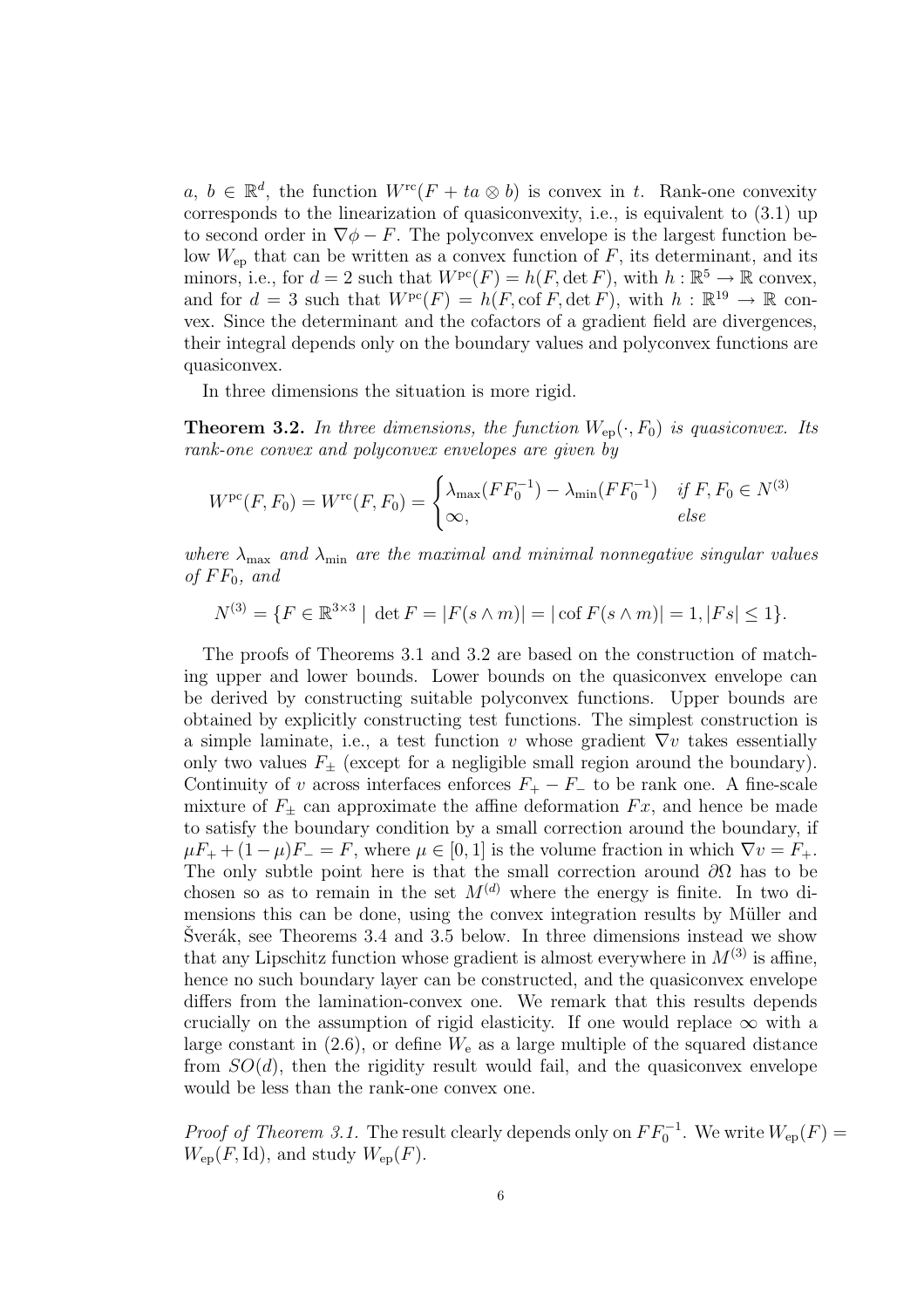Firstly, we note that the conditions defining  $N^{(2)}$  are polyconvex, in the sense that the function

$$
h(F, g) = \begin{cases} 0 & \text{if } g = 1 \text{ and } |Fs| \le 1\\ \infty & \text{else} \end{cases}
$$

is convex on  $\mathbb{R}^5$ , and  $N^{(2)} = \{F : h(F, \det F) = 0\}$ . The proof of the lower bound is at this point immediate, since

$$
|\lambda_1(F) - \lambda_2(F)| = \sqrt{|F|^2 - 2 \det F} = \sqrt{(F_{11} - F_{22})^2 + (F_{12} + F_{21})^2}
$$

is a convex function on  $\mathbb{R}^{2\times 2}$ , it equals W on  $M^{(2)}$  (indeed,  $|\gamma(F)|^2 = |F|^2 - 2 =$  $|F|^2 - 2 \det F$ , and it equals  $W^{qc}$  on  $N^{(2)}$ . This constitutes automatically also a lower bound for  $W^{\text{rc}}$  and  $W^{\text{pc}}$ .

To prove the upper bound, we give an explicit construction of a laminate. We take  $F \in N^{(2)} \setminus M^{(2)}$  and seek unit vectors a, b such that

$$
F_{\mu} = F + \mu a \otimes b
$$

is in  $M^{(2)}$  for two values of  $\mu$ , with different sign. The constraint det  $F_{\mu} = 1$ corresponds to  $a^{\perp}Fb^{\perp} = 0$  (here and below,  $(x, y)^{\perp} = (-y, x)$ ). To determine a and b, we use the fact that this laminate is optimal iff  $W^{qc}$  is linear along it. Hence we impose that

$$
|F_{\mu}|^{2} - 2 = |F|^{2} - 2 + 2\mu(aFb) + \mu^{2}
$$
\n(3.2)

is the square of a binomial in  $\mu$ , i.e.  $(aFb)^2 = |F|^2 - 2$ . In turn, and using the determinant constraint, this gives

$$
(a^{\perp}Fb)^2 + (aFb^{\perp})^2 = 2
$$

which corresponds to  $|F b^{\perp}| = 1$ , which has two solutions for b (apart from an irrelevant global sign). From the determinant constraint we get then  $a = Fb^{\perp}$ (again, with an irrelevant sign freedom).

Now observe that

$$
q(\mu) = |F_{\mu}s|^2 = (b \cdot s)^2 \mu^2 + 2\mu (b \cdot s)(a \cdot Fs) + |Fs|^2
$$

is quadratic in  $\mu$ , and its leading coefficient is strictly positive for all  $F \in N^{(2)} \setminus \mathbb{R}$  $M^{(2)}$  (if  $b \cdot s = 0$ , then  $b^{\perp} = \pm s$ , which gives  $|Fs| = |Fb^{\perp}| = 1$ , i.e.  $F \in M^{(2)}$ ). Since  $q(0)$  < 1, it follows that there are two values  $\mu_{\pm}$  with different sign such that  $q(\mu_{\pm}) = 1$ , i.e.  $F_{\mu_{\pm}} \in M^{(2)}$ . We had already checked that the expression given in the statement equals  $W_{ep}$  on  $M^{(2)}$ , and since  $|\lambda_1 - \lambda_2|$  is linear along the segment  $[F_{\mu_-}, F_{\mu_+}]$  we obtain for all F in that segment a simple laminate between  $F_{\mu_{-}}$  and  $F_{\mu_{+}}$  with energy  $\lambda_{\max}(F) - \lambda_{\min}(F)$  (see Section 4 for a more explicit characterization of the constructed laminate in a specific example). This concludes the construction of the laminate, and hence the upper bound on  $W^{\text{rc}}$ and  $W^{\text{pc}}$ .

To conclude the proof of the upper bound for the quasiconvex envelope  $W^{\text{qc}}$ , we still need to show that for any  $\varepsilon > 0$  we can construct a test function v:  $\Omega \to \mathbb{R}^2$  with boundary values  $Fx$  so that  $\int W_{\text{en}}(\nabla v)$  is less than  $|\Omega|W^{\text{qc}}(F) + \varepsilon$ .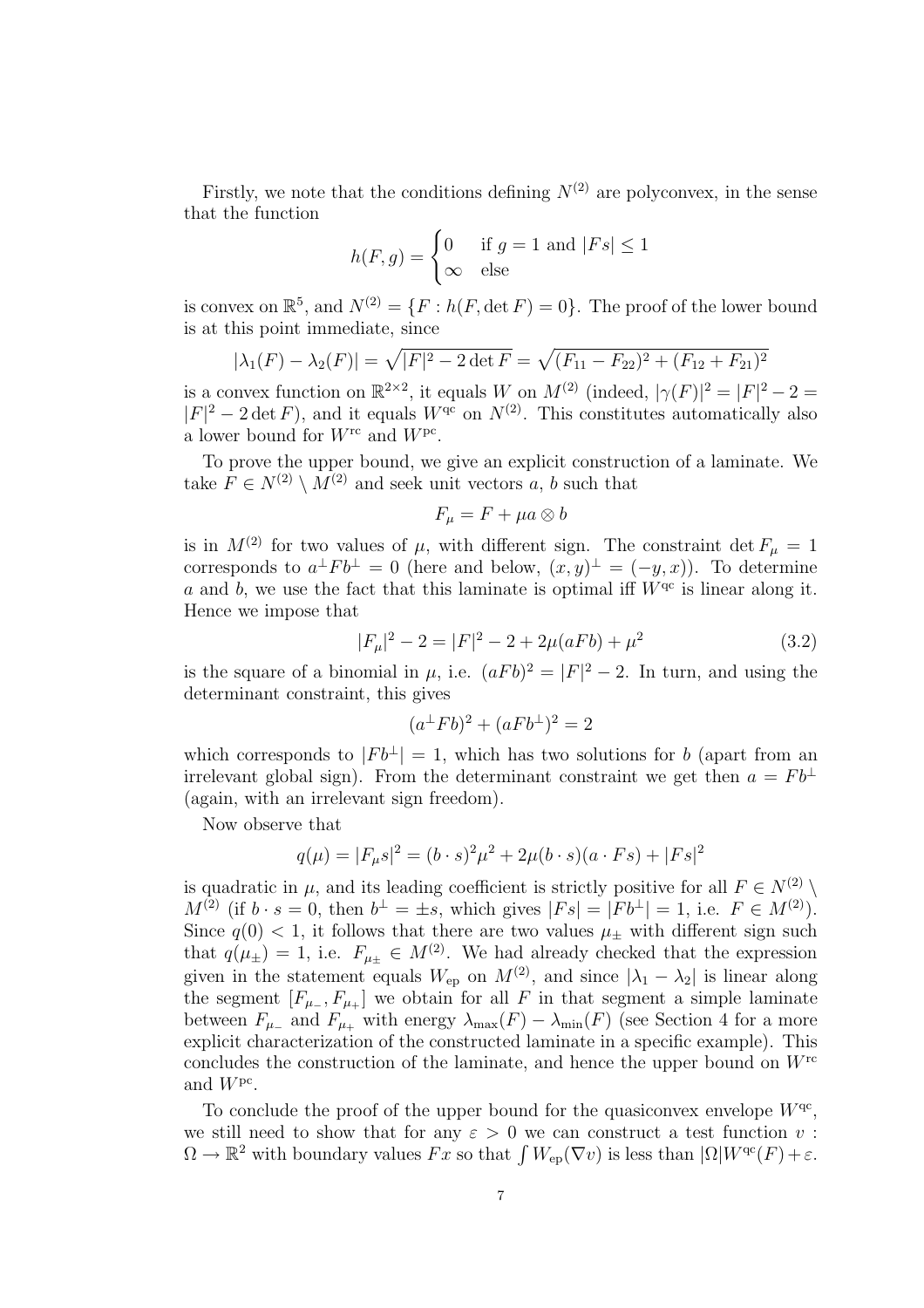The construction strongly relies on the convex integration results by Müller and Sverák. We proceed in two steps. First, by Theorem 3.5 for any small  $\delta$  we can obtain a piecewise affine function  $u_1$  whose gradient is everywhere in  $N^{(2)}$ , and which on a large subset  $\Omega_{\delta}$  coincides with the laminate between A and B. Indeed, we choose  $v = s$ ,  $F_{\mu+}$  as A and B. The vectors As and Bs have unit length, but are different since their weighted average  $Fs$  does not have unit length. Then, from Theorem 3.5 we obtain  $|\nabla u_1 s| \leq 1$ , which gives  $\nabla u_1 \in N^{(2)}$ . The closeness of  $\nabla u_1$  to  $[A, B]$  further shows that  $\nabla u_1 \in U^{(k)}$  a.e., where

$$
U^{(k)} = \left\{ F \in \mathbb{R}^{2 \times 2} : \det F = 1, |Fs| \le 1, |Fs^{\perp}|^2 < k^2 \right\}. \tag{3.3}
$$

and  $k = 1 + \max(|A|, |B|)$ . We then apply Lemma 3.3 to each affine piece of  $\nabla u_1$ where  $\nabla u_1 \neq M^{(2)}$ . We obtain  $u_2$  such that its gradient is everywhere in  $M^{(2)}$ , uniformly bounded, and on  $\Omega_{\delta}$  still coincides with the laminate above. Then, it is clear that

$$
\int_{\Omega} W_{\rm ep}(\nabla u_2) \leq |\Omega_{\delta}| \left( \lambda W_{\rm ep}(A) + (1 - \lambda) W_{\rm ep}(B) \right) + \delta k.
$$

Since  $\delta$  can be made arbitrarily small, this concludes the proof.  $\Box$ 

**Lemma 3.3.** For any  $\Omega \subset \mathbb{R}^2$  open,  $k > 0$  and F in the set  $U^{(k)}$ , defined in (3.3) above, there is  $v \in W^{1,\infty}(\Omega,\mathbb{R}^2)$  such that  $v = Fx$  on  $\partial\Omega$  and  $\nabla v \in U^{(k)} \cap M^{(2)}$ a.e.

*Proof.* This follows from Theorem 3.4 below by Müller and Šverák, if we can show that the sequence

$$
U_j^{(k)} = \left\{ F \in \mathbb{R}^{2 \times 2} : \det F = 1, 1 - 2^{-j} < |Fs| < 1, \ |Fs^{\perp}|^2 < k^2 \right\} \, .
$$

constitutes (as  $j \to \infty$ ) an in-approximation of  $U^{(k)} \cap M^{(2)}$ . Indeed, if  $F_j \in U_j^{(k)}$ and  $F_j \to F$ , then  $|Fs| = 1$ , hence  $F \in U^{(k)} \cap M^{(2)}$ . We now show that  $F \in U_j$ can be obtained as a simple laminate supported in  $U_{i+1}$ . To do so, we define

$$
F_{\mu} = F + \mu(Fs^{\perp}) \otimes s
$$

and observe that  $|F_{\mu}s^{\perp}|$  and det  $F_{\mu}$  do not depend on  $\mu$ , whereas

$$
|F_{\mu}s|^2 = |Fs|^2 + 2\mu(Fs) \cdot (Fs^{\perp}) + \mu^2 |Fs^{\perp}|^2
$$

By assumption  $|Fs^{\perp}|^2 > 1$  and  $|Fs| < 1$ , hence we find two values of  $\mu$  with opposite sign such that  $F_{\mu}$  lies in  $U_{j+1}$ , and the proof is concluded.

We now come to the proof of Theorem 3.2.

*Proof of Theorem 3.2.* As above, we denote  $W_{ep}(F) = W_{ep}(F,\text{Id})$ , and change variables so that  $s = e_1$ ,  $m = e_2$ .

We first show that  $W_{en}(F)$  is quasiconvex. To do this, we need to show that

$$
\int_\Omega W_{\rm ep}(\nabla u)\geq W_{\rm ep}(F)
$$

for all Lipschitz vector fields  $u : \Omega = [0, 1]^3 \to \mathbb{R}^3$  such that  $u(x) = Fx$  on  $\partial\Omega$ (since quasiconvexity does not depend on the domain we can focus on the unit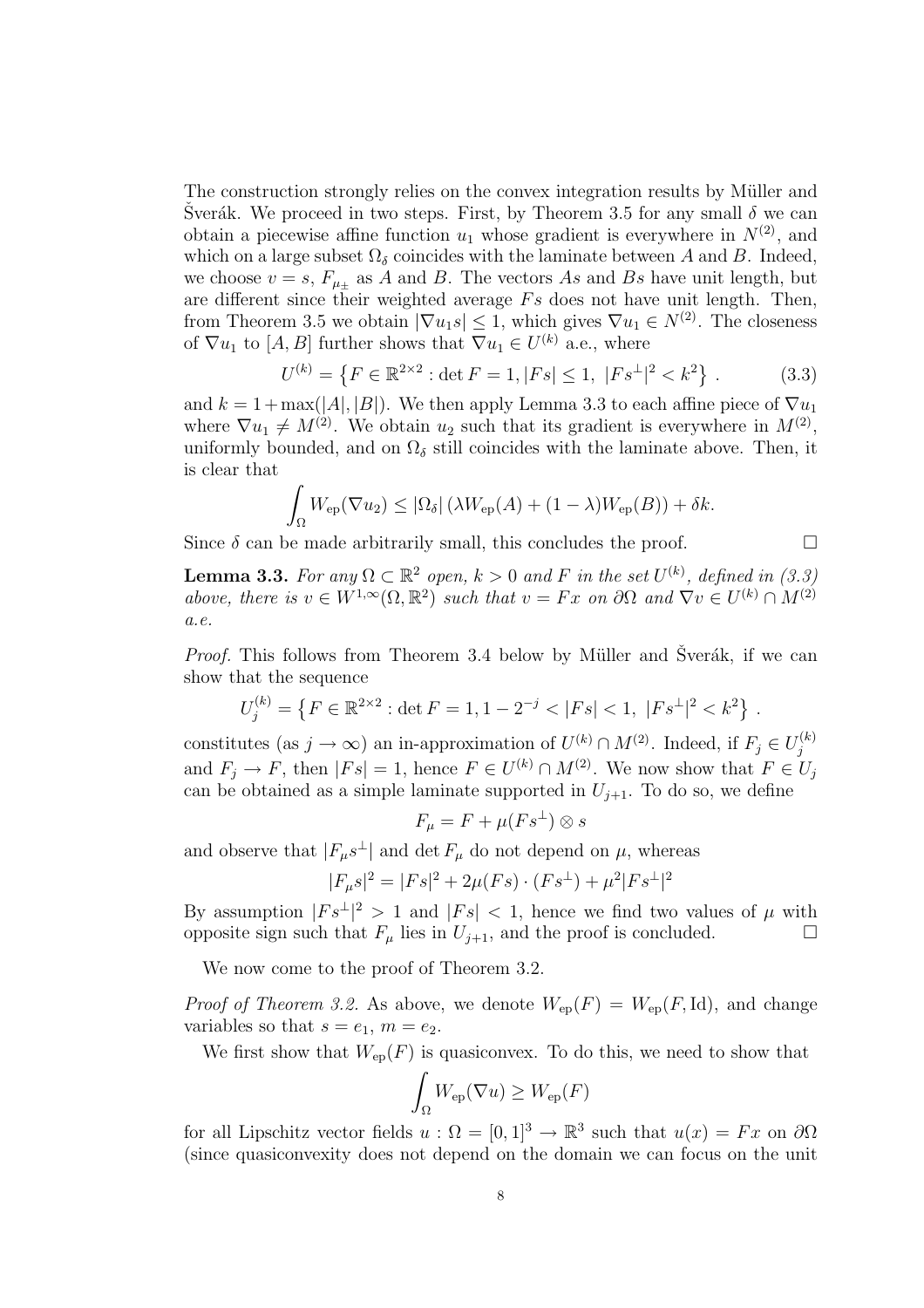cube). If the integral is infinite, there is nothing to prove. We can therefore assume that  $W_{ep}(\nabla u)$  is finite almost everywhere. We now show that in this case u is affine, hence equality holds. Indeed, if  $\nabla u \in M^{(3)}$  a.e. we have

$$
|Fe_3| = \left| \int_{\Omega} \partial_3 u \right| \le \int_{\Omega} |\partial_3 u| = 1,
$$
  

$$
|\operatorname{cof} Fe_3| = \left| \int_{\Omega} \partial_1 u \wedge \partial_2 u \right| \le \int_{\Omega} |\partial_1 u \wedge \partial_2 u| = 1,
$$

and

$$
\det F = \int_\Omega \det \nabla u = 1 \, .
$$

Since det  $F = Fe_3 \cdot \text{cof } Fe_3 \leq |Fe_3| |\text{cof } Fe_3|$ , equality holds throughout, and in particular we get  $\partial_3 u = F e_3$  a.e., which implies  $u(x_1, x_2, x_3) = u(x_1, x_2, 0) +$  $Fe<sub>3</sub>x<sub>3</sub>$ . The boundary condition on  $x<sub>3</sub> = 0$  then gives  $u(x) = Fx$  on  $\Omega$ , and the proof is concluded.

We now come to the second part of the statement. The inequality  $W^{\text{rc}} \geq W^{\text{pc}}$ follows from general arguments, hence it is sufficient to show that  $W^{\text{rc}}$  is less or equal, and  $W^{pc}$  larger or equal, than the function given in the statement. Firstly, we note that  $N^{(3)}$  is a polyconvex set (i.e. it is the intersection of sublevel sets of polyconvex functions). Indeed,

$$
\tilde{N} = \{ F \in \mathbb{R}^{3 \times 3} \; : \; \det F = 1, |Fe_3| \le 1, |\cot Fe_3| \le 1, |Fe_1| \le 1 \}.
$$

is clearly polyconvex. But  $N^{(3)} = \tilde{N}$ , since det  $F = Fe_3 \cdot \text{cof } Fe_3 = 1$ . The polyconvexity of  $N^{(3)}$ , together with the fact that W is infinite outside  $M^{(3)} \subset$  $N^{(3)}$ , implies that  $W^{pc} = W^{rc} = +\infty$  outside  $N^{(3)}$ . Hence we only need to consider matrices inside  $N^{(3)}$ , which is a two-dimensional problem. Indeed, if  $F \in N^{(3)}$ , then

$$
F = \begin{pmatrix} \tilde{F} & 0 \\ 0 & 1 \end{pmatrix}
$$

where  $\tilde{F} \in N^{(2)}$ . Replacing F with  $\tilde{F}$ , the construction of the laminate done in two dimensions applies also here, and gives the desired upper bound on  $W^{\text{rc}}$  and  $W^{pc}$ .

Before concluding this Section, we state the results regarding the constrained construction which has been used in the construction above.

**Theorem 3.4** ([8], Theorem 1.3). Let  $\Sigma = \{F \in \mathbb{R}^{d \times d} : \det F = 1\}$ , and let K be a subset of  $\Sigma$ . Suppose that  $U_i$  is an in-approximation of K, i.e. the  $U_i$ are open in  $\Sigma$ , uniformly bounded,  $U_i$  is contained in the rank–one convex hull of  $U_{i+1}$ , and  $U_i$  converges to K in the following sense: if  $F_i \in U_i$  and  $F_i \to F$ , then  $F \in K$ . Then, for any  $F \in U_1$  and any open domain  $\Omega \subset \mathbb{R}^d$  there exists a Lipschitz solution of the partial differential inclusion

$$
Du \in K \quad a.e. \in \Omega
$$
  

$$
u(x) = Fx \quad on \ \partial\Omega.
$$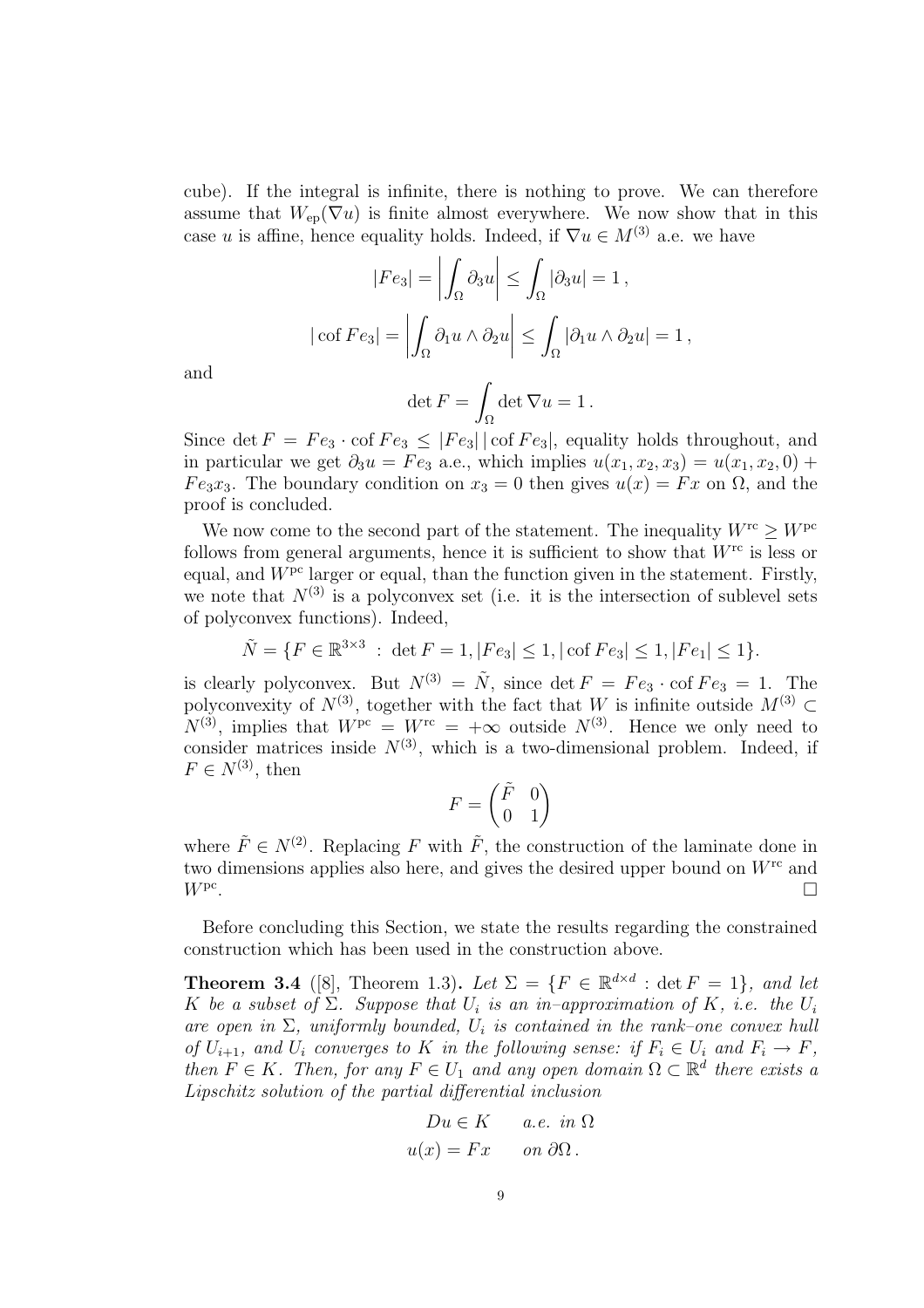The following result is obtained [8] (Theorem 6.1 and Remark 2 thereafter) without the convex constraint on  $|(\nabla u)v|$ . We give a full proof in the appendix.

**Theorem 3.5.** Let  $A, B \in \mathbb{R}^{2 \times 2}$ , with det  $A = \det B = 1$  and rank $(A - B) = 1$ ,  $v \in \mathbb{R}^2$  be such that  $|Av| = |Bv|$  and  $Av \neq Bv$ , and  $\Omega$  be an open domain in  $\mathbb{R}^2$ . For any  $\lambda \in (0,1)$ , and any  $\delta > 0$ , there are  $h_0 > 0$  and  $\Omega_{\delta} \subset \Omega$ , with  $|\Omega \setminus \Omega_{\delta}| \leq \delta$ , such that the restriction to  $\Omega_{\delta}$  of any simple laminate between the qradients A and B with weights  $\lambda$  and  $1 - \lambda$  and period  $h < h_0$  can be extended to a finitely piecewise affine  $u : \Omega \to \mathbb{R}^2$  so that  $u = (\lambda A + (1 - \lambda)B)x$  on  $\partial\Omega$ and det  $\nabla u = 1$ ,  $|(\nabla u)v| \le |Av| = |Bv|$ , and  $dist(\nabla u, [A, B]) \le \delta$  on  $\Omega$ .

By finitely piecewise affine we mean that the domain can be decomposed in finitely many pieces such that the function is affine on each of them. A simple laminate of period  $h$  is a function of the form

$$
y(x) = (\lambda A + (1 - \lambda)B)x + ah\chi_{\lambda} \left(\frac{n \cdot x + c}{h}\right)
$$

where  $A - B = a \otimes n$ , and  $\chi_{\lambda}(t)$  is a continuous, one-periodic real function of t such that  $\chi' = 1 - \lambda$  for  $t \in (0, \lambda), \chi' = -\lambda$  for  $t \in (\lambda, 1)$ .

## 4. Sequence of incremental problems and explicit solution for simple shear

Theorems 3.1 and 3.2 show that existence of minimizers cannot be expected even for a single incremental problem, and give an explicit relaxation formula. We consider now the full sequence of incremental problems, and define a simple relaxation scheme for the sequence. For the concrete case of simple shear, this leads to an explicit solution. Concrete computations are done here only in two dimensions.

Given an initial condition  $y_0$ , and a small positive number  $\varepsilon$ , an approximate solution of the sequence of incremental problems is a sequence  $\{y_k\}_{k=1,\dots,K}$  such that  $y_{k+1}$  is an approximate minimizer of

$$
I_k(y) = \int_{\Omega} W_{\rm ep}(\nabla y; \nabla y_k), \qquad (4.1)
$$

in the sense that

$$
I_k(y_{k+1}) \le \inf I_k(y) + \varepsilon.
$$

We observe that in the single-slip case, one has

$$
\sum_{k=0}^{K-1} W_{\rm ep}(\nabla y_{k+1}, \nabla y_k) \ge W_{\rm ep}(\nabla y_K, \text{Id})
$$
\n(4.2)

If equality holds, replacing  $W_{ep}(\nabla y, \nabla y_k)$  with the simpler  $W_{ep}(\nabla y, Id)$  in each minimization problem (4.1) corresponds to an irrelevant shift by a constant. In turn, equality in (4.2) is guaranteed if  $\gamma$  is locally monotone in t, and  $\nabla y$  is always in the allowed set  $\tilde{M}^{(d)}$ . This is a condition that can be directly checked on an explicitly known candidate minimizing sequence  $y_k$ .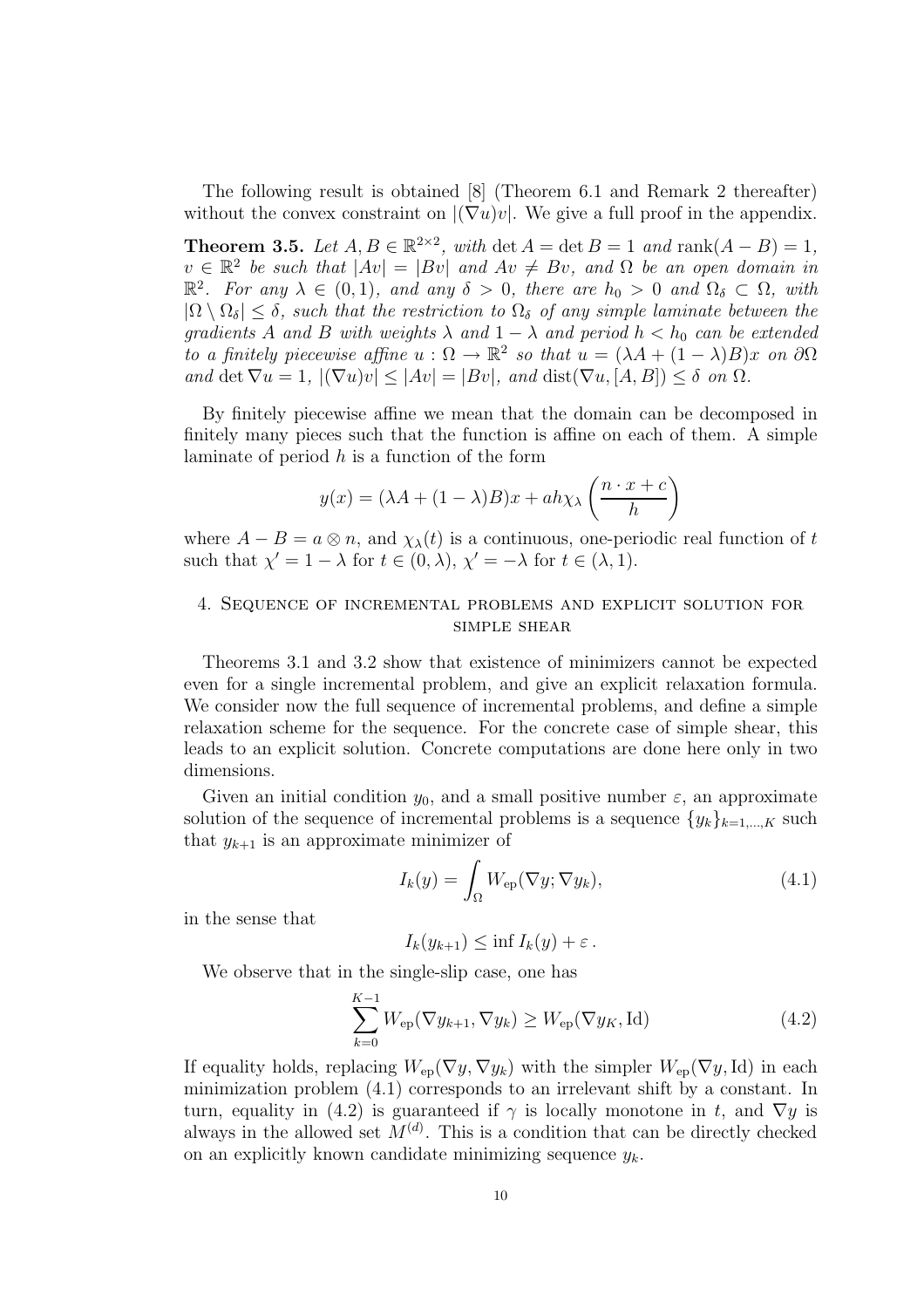Assume now that the macroscopic deformation is homogeneous, and that there is a minimizing sequence which at each time step is a laminate in most of the domain. To be precise, given a macroscopic deformation  $y_{\text{bdry}}(x, t) = F(t)x$ , we seek  $y_k^{(\varepsilon)}$  such that  $\nabla y_k^{(\varepsilon)}$  takes only two rank-one connected values, which we call  $F_{\pm}^{\varepsilon,k}$ , with volume fractions  $\mu^{\varepsilon,k}$  and  $1-\mu^{\varepsilon,k}$ . The average gradient coincides with the one imposed on the boundary provided that

$$
\mu^{\varepsilon,k} F^{\varepsilon,k}_+ + (1 - \mu^{\varepsilon,k}) F^{\varepsilon,k}_- = F(t_k). \tag{4.3}
$$

We show below that for approximate minimizers this simpler condition can replace the Dirichlet boundary conditions.

The displacement field can be explicitly written as (dropping the index  $(\varepsilon, k)$ )

$$
y(x) = (\mu F_+ + (1 - \mu)F_-)x + ah_\varepsilon \chi_\mu \left(\frac{n \cdot x + c}{h_\varepsilon}\right)
$$

where  $F_+ - F_- = a \otimes n$ , with  $|n| = 1$ ,  $c = c^{\varepsilon, k} \in \mathbb{R}$ ,  $h_{\varepsilon}$  sets the scale of the laminate, and  $\chi_{\mu}(t)$  is a continuous, one-periodic real function of t such that  $\chi' = 1 - \mu$  for  $t \in (0, \mu), \chi' = -\mu$  for  $t \in (\mu, 1)$ . The numbers  $c^{\varepsilon, k}$  represent the phase relation between successive laminates. This assumption of a laminate structure has been used in both in analytical [9] and numerical computations [10, 5, 1], and it also constitutes the most popular method of construction approximate solutions to the incremental variational problem and its time-continuous counterpart, cf. [3, 2]. In [10] multiple-order laminates are used. We notice, however, that there is no general reason why laminates (and, even more so, simple laminates) should be sufficient to relax  $W_{ep}$ , and also the fact that the first incremental problem can be relaxed with simple laminates does not imply that the same holds for the whole sequence. We shall now show that this is actually the case if additional geometrical assumptions are satisfied.

As discussed above, we have equality in (4.2) if  $\gamma$  is locally monotone and  $\nabla y \in M^{(d)}$  everywhere. In turn, this holds if the following conditions on the simplified problem are satisfied: (i) all lamination directions are the same; (ii)  $\gamma(F_{\pm})$  are monotone in t, (iii) if  $\gamma(F_i)$  is not constant, then the volume fraction of  $F_i$  is nondecreasing in t, where  $i \in \{+, -\}$ . Indeed, in such a case it is immediate to construct a laminate such that pointwise  $\gamma$  is a monotone function.

Before going into the explicit construction of the laminate, we show that (4.3) can replace the Dirichlet boundary condition  $y(x) = F(t)x$  on  $\partial\Omega$ . Let  $y^{\text{lam}}$  be a laminate solution defined on Ω. As the discussion at the end of the proof of Theorem 3.1 shows, for any  $\delta > 0$  there is a lamination period  $h_{\delta}$ , such that if  $y^{\text{lam}}$ has period less then  $h_{\delta}$  we can find  $y^{\delta}(x)$  which coincides with  $y^{\text{lam}}$  up to a set of measure  $\delta$ , and which satisfies the Dirichlet boundary condition on  $\partial\Omega$ . Further,  $|I_k(y^{\text{lam}}) - I_k(y^{\delta})|$  is controlled by a constant times  $\delta$ , since in the construction only bounded gradients are used (the constant depends on the Lipschitz norm of  $y^{\text{lam}}$ ). Therefore by choosing  $\delta$  sufficiently small the energy corrections coming from the boundary layer can be made arbitrarily small. Hence we can focus on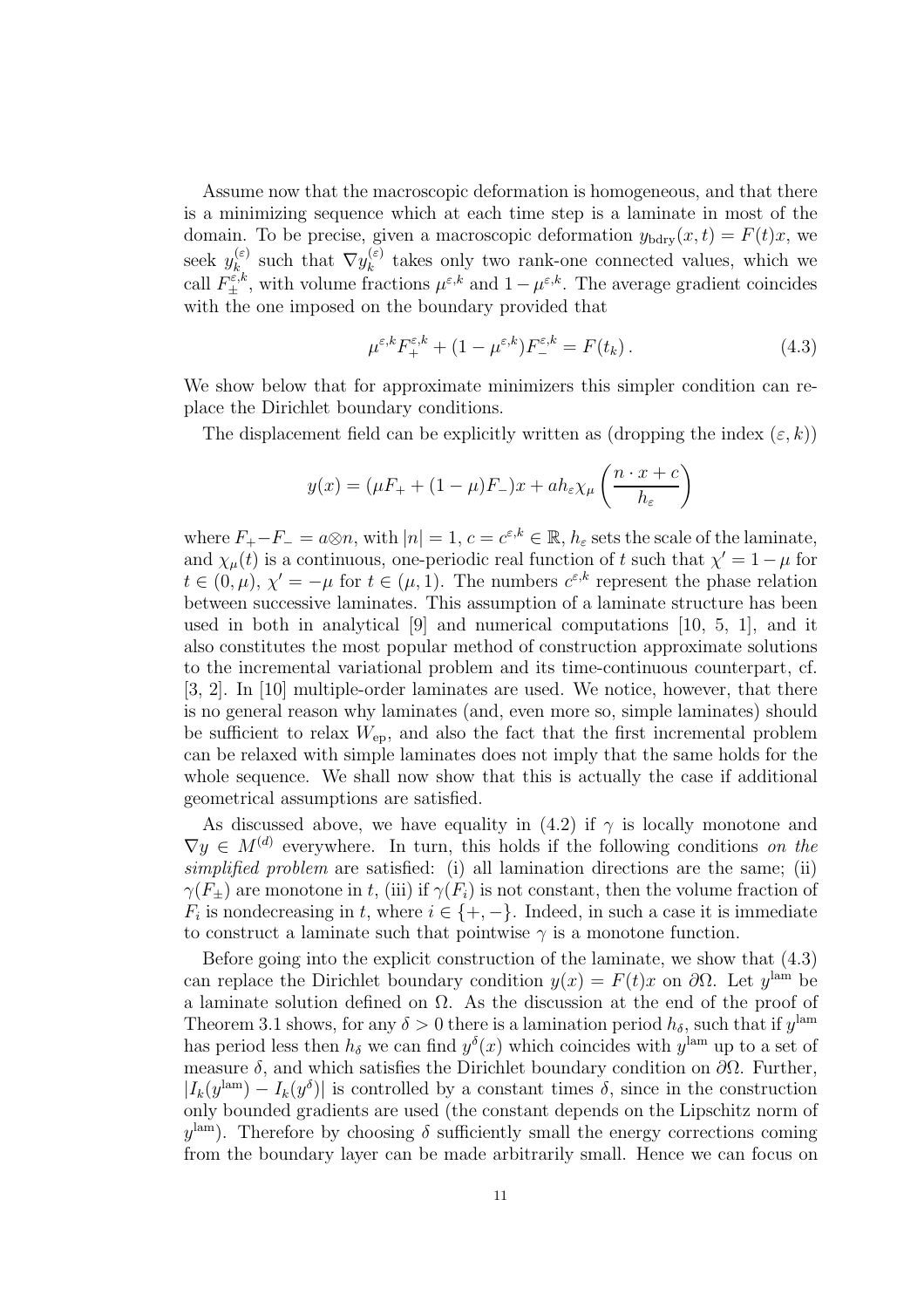the bulk contributions alone. Note that in this argument it is important that the laminate can be made arbitrarily fine without affecting the bulk term  $I_k(y^{\text{lam}})$ .

We now focus on the case of a simple shear experiment, in which the applied deformation is

$$
y_{\text{bdry}}(x,t) = F(t)x
$$
,  $F(t) = \begin{pmatrix} 1 & t \\ 0 & 1 \end{pmatrix}$ .

Let the slip system be characterized by  $s = (s_1, s_2)$  and  $m = s^{\perp} = (-s_2, s_1)$ , where we can assume without loss of generality that  $s_2 \geq 0$ . We construct  $y_k$ based on the lamination obtained in the computation of the quasiconvex envelope of  $W_{ep}(F(t_k),\text{Id})$ . First observe that  $F(t) \in N^{(2)}$  for

$$
0 \le t \le T = -2\frac{s_1}{s_2},
$$

hence we obtain solutions only if  $s_1 \leq 0$ . In the degenerate case  $s_2 = 0$  we get  $F(t) \in M^{(2)}$ , and no microstructure is generated. For  $s_2 > 0$ , the construction above gives two solutions for  $b$ ,

$$
b_1 = \begin{pmatrix} 0 \\ 1 \end{pmatrix} \quad \text{and} \quad b_2 = \frac{1}{\sqrt{1 + (t/2)^2}} \begin{pmatrix} 1 \\ t/2 \end{pmatrix}.
$$

In the first case, the lamination direction does not depend on  $t$ . We explicitly evaluate the result in this case. This gives  $a_1 = Fb_1^{\perp} = (-1,0)$ , and  $\mu_{\pm}$  are the roots of

$$
q(\mu) - 1 = |F_{\mu}s|^2 - 1 = s_2^2 \mu^2 - 2\mu s_2(s_1 + s_2 t) + s_2 t(2s_1 + s_2 t)
$$

i.e.

$$
\mu_+=t\qquad \mu_-=t+2\frac{s_1}{s_2}
$$

and correspondingly

$$
\gamma(F_+) = 0,
$$
  $\gamma(F_-) = 2\frac{s_1}{s_2}$ 

Hence  $\gamma(F_{\pm})$  are constant, and the volume fraction of  $F_{-}$ ,  $|\mu_{+}|/(\mu_{+} - \mu_{-})$  $s_2t/2|s_1|$ , is increasing in t. We conclude that this laminate satisfies the three conditions mentioned above for equality in (4.2), and is therefore an approximate solution. The construction of the boundary layer can also be performed straightforwardly: the laminates are uniformly Lipschitz, hence for each  $\varepsilon$ , there is a  $\delta$  (independent on k) such that the contribution of the boundary layer to the energy is less than  $\varepsilon/2$ ; in turn, this  $\delta$  gives an  $h_{\varepsilon}$  which sets the scale of the laminates needed for having an  $\varepsilon$ -approximate solution. As  $\varepsilon \to 0$ , also  $\delta$  and  $h_{\varepsilon} \to 0.$ 

The total dissipation up to time  $T$  is

$$
\int_{\Omega} W_{\rm ep}(\nabla y(T, x), {\rm Id}) = |\Omega| W^{\rm qc}(F(T), {\rm Id}) = |\Omega||T|.
$$

These results demonstrate that we have indeed constructed a relaxed evolution system that is solved by weak limits of approximate solutions of the original single-slip system.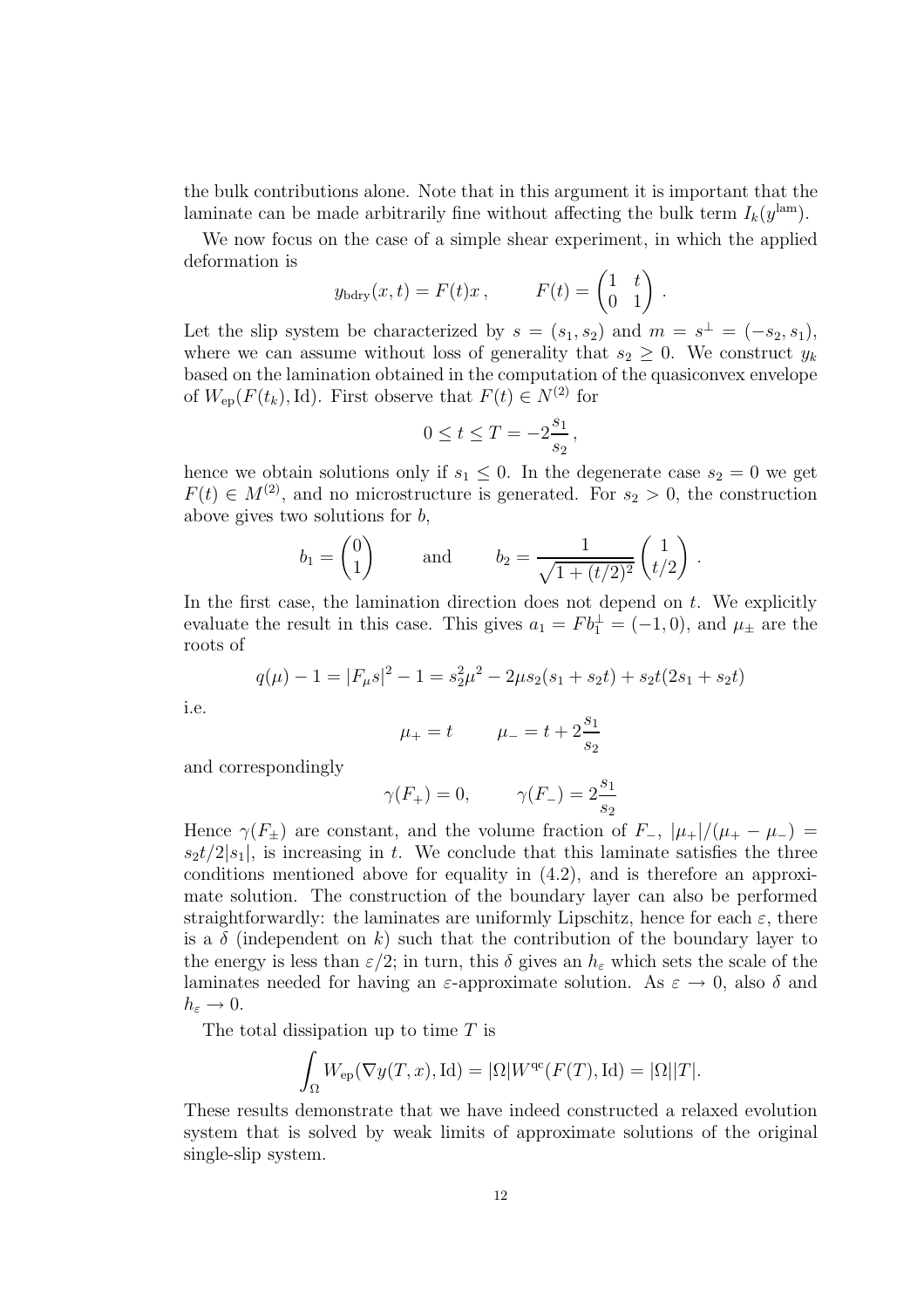The averaged, macroscopic evolution of the system can be completely described by the quasiconvex envelope  $W^{\text{qc}}$ . It is interesting to observe that the latter has, in its domain, exactly the same form as the plastic dissipation in Tresca plasticity, which is based on the assumption that any pair of orthonormal vectors is a possible slip system and the resolved shear stresses are all equal. Indeed, take a matrix  $F$  with unit determinant. Then, there is a unit vector  $a$  such that  $|Fa| = 1$ . Hence we can write  $F = Q(\text{Id} + \gamma a \otimes a^{\perp})$ , where Q is the rotation that brings F to upper triangular form in the basis  $(a, a^{\perp})$ . Then, the Tresca dissipation corresponding to F is simply given by  $W_{\text{Tr}}(F) = |\gamma|$ . But it is a simple check (see beginning of the proof of Theorem 3.1) that  $W_{\text{Tr}}(F)=(\lambda_2 - \lambda_1)(F)$ . We conclude that the effective behavior of single-slip plasticity can, in some part of the domain, be reproduced by isotropic Tresca plasticity. If three slip systems are present, with a generic orientation, it can be shown that this result holds for all F with unit determinant in an open neighborhood of the identity.

To show that the situation is not always so simple, we now consider a different shear experiment,

$$
\widetilde{y}_{\text{bdry}}(x,t) = \widetilde{F}(t), \qquad \widetilde{F}(t) = \begin{pmatrix} t & 0 \\ 0 & 1/t \end{pmatrix}.
$$

for  $0 \le t \le T = s_1/s_2$  (we assumed here that  $s_1 > s_2 > 0$ ). Here the rank-one connection is given by

$$
b_{1,2} = \frac{1}{\sqrt{1+t^2}} \begin{pmatrix} 1 \\ \pm t \end{pmatrix}, \qquad a_{1,2} = \frac{1}{\sqrt{1+t^2}} \begin{pmatrix} t \\ \pm 1 \end{pmatrix}.
$$

hence the lamination direction depends on  $t$  in all cases. An approximate solution of a sequence of incremental problems cannot any more be found with the simple scheme used above. Inequality (4.2) gives

$$
\sum_{k=0}^{K-1} W_{\rm ep}(\nabla y_{k+1}, \nabla y_k) \ge W_{\rm ep}(\nabla y_K, \mathrm{Id}) \ge W^{\rm qc}(\tilde{F}(t_K), \mathrm{Id}),
$$

and gives the lower bound  $W^{qc}(\tilde{F}(t_K),Id) = t_K - 1/t_K$  on the total dissipation.

In closing, we remark that for the case of perfect single-slip plasticity the fundamental obstacle that prevents the construction of more accurate approximations of the evolution is given by the fact that  $W^{qc}(F, F_0)$  is only known for  $F_0 \in M^{(d)}$ , whereas for time steps after the first one  $F_0 \in N^{(d)}$ . The approach above corresponds to replacing  $F_0$  with a gradient Young measure, which is then assumed to be a laminate. This permits a straightforward solution in the simple-shear case, but is not applicable to more general problems.

**Acknowledgments.** We thank S. Müller and V. Šverák for providing us with their notes on the proof of Theorem A.1, on which the first part of the Appendix is based. This work was partially supported by the DFG Schwerpunktprogramm 1095 Analysis, Modeling and Simulation of Multiscale Problems.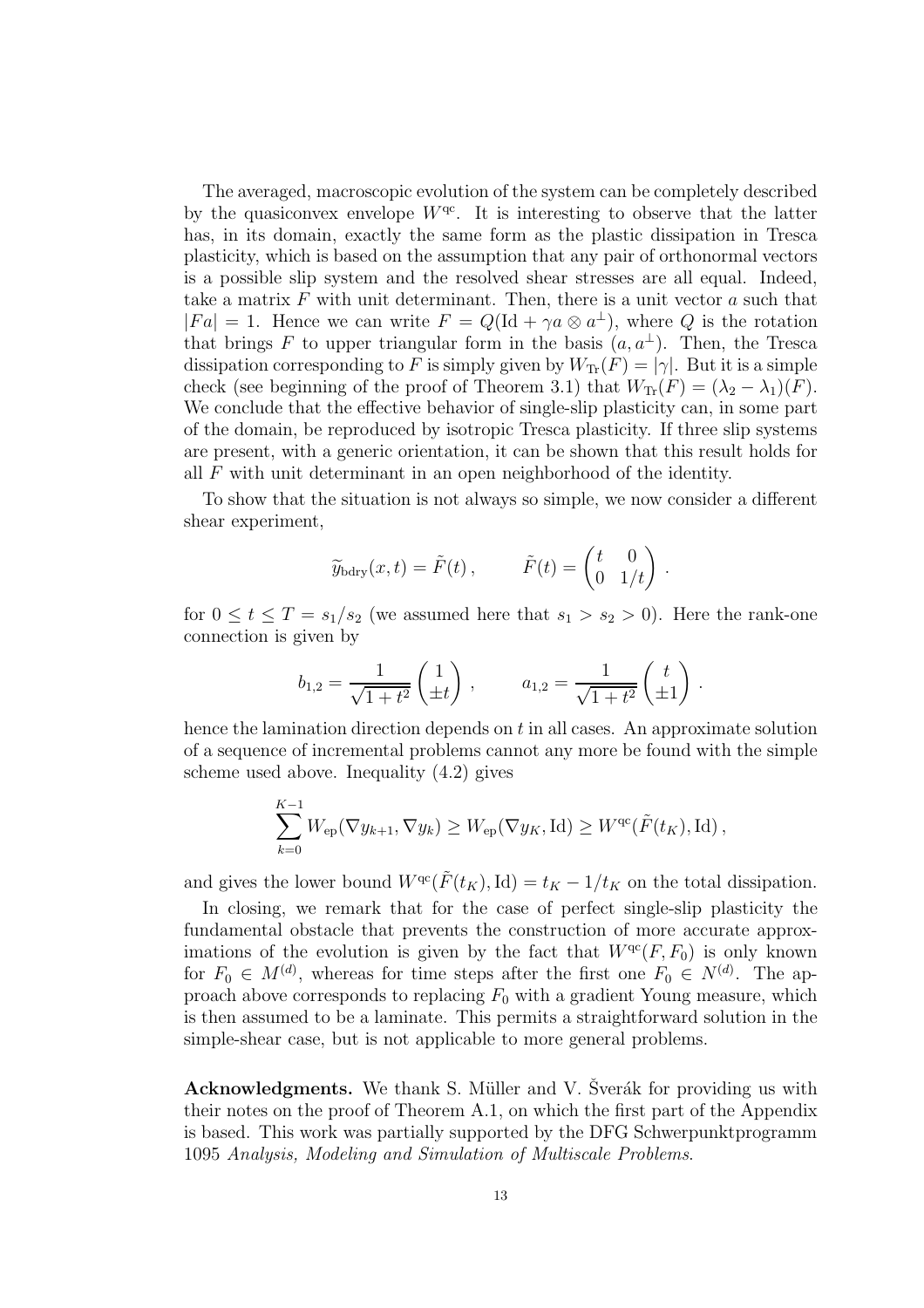Theorem 3.5 can be proven by a explicit construction. The basic construction step, given here in Lemma A.2, is a slight variant of the one used by Müller and Sverák to obtain Theorem A.1. This result was, however, stated without proof in [8]. The main point in our construction is that our maps form perfect laminates in sets with small compact complement and have gradients in a set  $K \cap GL(2)$ where  $K \subset \mathbb{R}^{2 \times 2}$  is convex.

**Theorem A.1** ([8], Theorem 6.1 and Remark 2 thereafter). Let  $A, B \in \mathbb{R}^{2 \times 2}$ , with det  $A = \det B = 1$  and rank $(A - B) = 1$ , and  $\Omega$  be an open set in  $\mathbb{R}^2$ . For any  $\lambda \in (0,1)$ , and any  $\delta > 0$ , there is a piecewise linear map  $u : \Omega \to \mathbb{R}^2$  such that det  $\nabla u = 1$ , dist $(\nabla u, \{A, B\}) \leq \delta$  a.e., and  $u = (\lambda A + (1 - \lambda)B)x$  on  $\partial \Omega$ .

Proof. A suitable change of variables, which is discussed in more detail at the beginning of the proof of Theorem 3.5 below, shows that it is sufficient to prove the statement for the matrices of the form given in Eq.  $(A.1)$ , whose (weighted) average is the identity. Lemma A.2 with  $\varepsilon = \delta$  gives then a proof of Theorem A.1 for a special domain  $\omega$ . The open set  $\Omega$  can be covered by countably many disjoint scaled copies of  $\omega$ , plus a null set. Since the construction can be scaled down to each scaled copy of  $\omega$ , Theorem A.1 follows.

We now give the basic construction, with the additional quantitative estimates needed for the proof of Theorem 3.5.

**Lemma A.2.** For any  $\varepsilon > 0$ ,  $\lambda \in (0,1)$  and  $t > 0$ , such that  $t^{1/2}\varepsilon$  is small enough, there is  $\xi > 0$  such that for all  $\Omega = [-L, L] \times [-H, H]$  with  $H < L/\xi$ one can construct a finitely piecewise affine  $u : \Omega \to \mathbb{R}^2$  such that  $\det \nabla u = 1$ a.e.,  $u(x) = x$  on the boundary, u coincides with a laminate with period H (as in (A.2)) between the matrices

$$
A = \begin{pmatrix} 1 & (1 - \lambda)t \\ 0 & 1 \end{pmatrix} \quad \text{and} \quad B = \begin{pmatrix} 1 & -\lambda t \\ 0 & 1 \end{pmatrix} \tag{A.1}
$$

on  $[-L + H\xi, L - H\xi] \times [-H, H]$ , and  $dist(\nabla u, [A, B]) \leq ct^{1/2}\varepsilon(1 + t)$ . The parameter  $\xi$  can be chosen as  $1/\varepsilon$ .

Further, on the open subset where  $\nabla u \neq \text{Id}$  (i.e.  $\omega = \Omega \cap \{|x| + |y|\xi \leq L\},\$ the stronger bound dist( $\nabla u$ , {A, B})  $\leq ct^{1/2} \varepsilon(1+t)$  holds.

By finitely piecewise affine we mean that the domain can be decomposed in finitely many pieces such that the function is affine on each of them. In the following proofs we just call them piecewise affine for simplicity.

*Proof.* Consider the simple laminate on the set  $[-L, L] \times [-H, H]$  defined by  $u_L(0, 0) = (0, 0)$  and

$$
\nabla u_L(x, y) = \begin{cases} A & \text{for } |y| < H\lambda \\ B & \text{for } H\lambda < |y| < H \end{cases}
$$
 (A.2)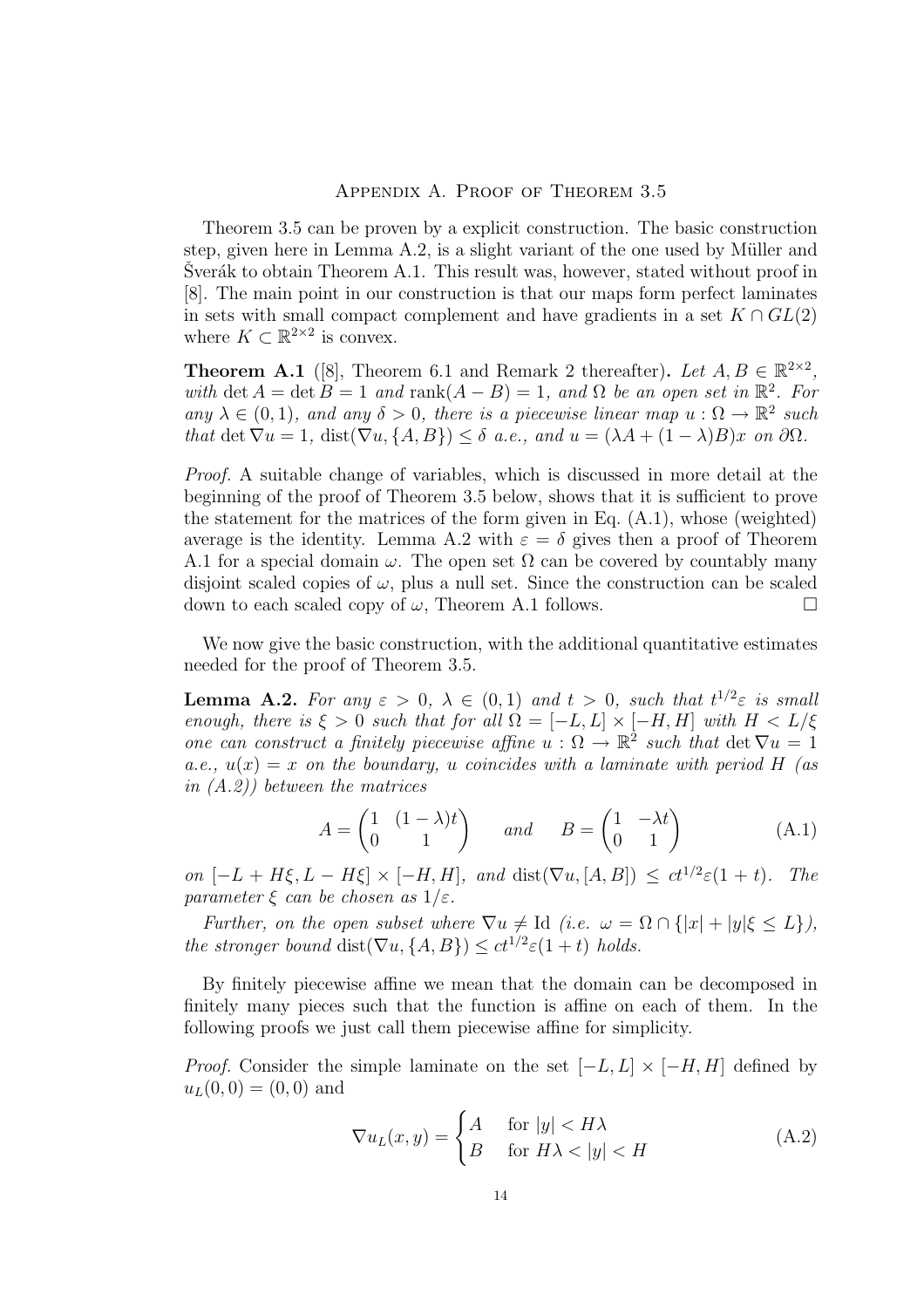

FIGURE A.1. The two laminates whose composition is used in the construction of Lemma A.2. Dotted curves: reference configuration. Full curves: deformed configuration. (a):  $u<sub>L</sub>$ , defined in (A.2), is a horizontal shear, which satisfies the top and bottom boundary conditions, its gradient takes values A and B. (b):  $v$ , defined in (A.3), is a vertical shear, which is the identity in the central part, and satisfies the left and right boundary conditions. Its gradient takes values Id, C and D which are all close to the identity.

(see Fig. A.1a), which satisfies the boundary condition on the top and bottom sides, but not on the left and right ones. The construction is based on a modification of  $u<sub>L</sub>$  in the region  $L - \xi H < |x| < L$  in order to enforce the boundary conditions on the latter two sides. This is done by first composing  $u<sub>L</sub>$  with another piecewise affine function, and then modifying further a boundary layer.

More precisely, let  $l = H\xi$ , and consider the function defined by  $v(0,0) = (0,0)$ and

$$
\nabla v(x,y) = \begin{cases}\n\text{Id} & \text{for } |x| < L - l \\
C & \text{for } L - l < |x| < L - (1 - \mu)l \\
D & \text{for } L - (1 - \mu)l < |x| < L\n\end{cases} \tag{A.3}
$$

(see Fig. A.1b) where  $C = \text{Id} - q(1-\mu)e_2 \otimes e_1$ , and  $D = \text{Id} + q\mu e_2 \otimes e_1$ . The small parameters q and  $\mu$  will be chosen later. Note that  $\nabla v$  has unit determinant, is everywhere close to the identity, and that v is the identical map for  $|x| < L - l$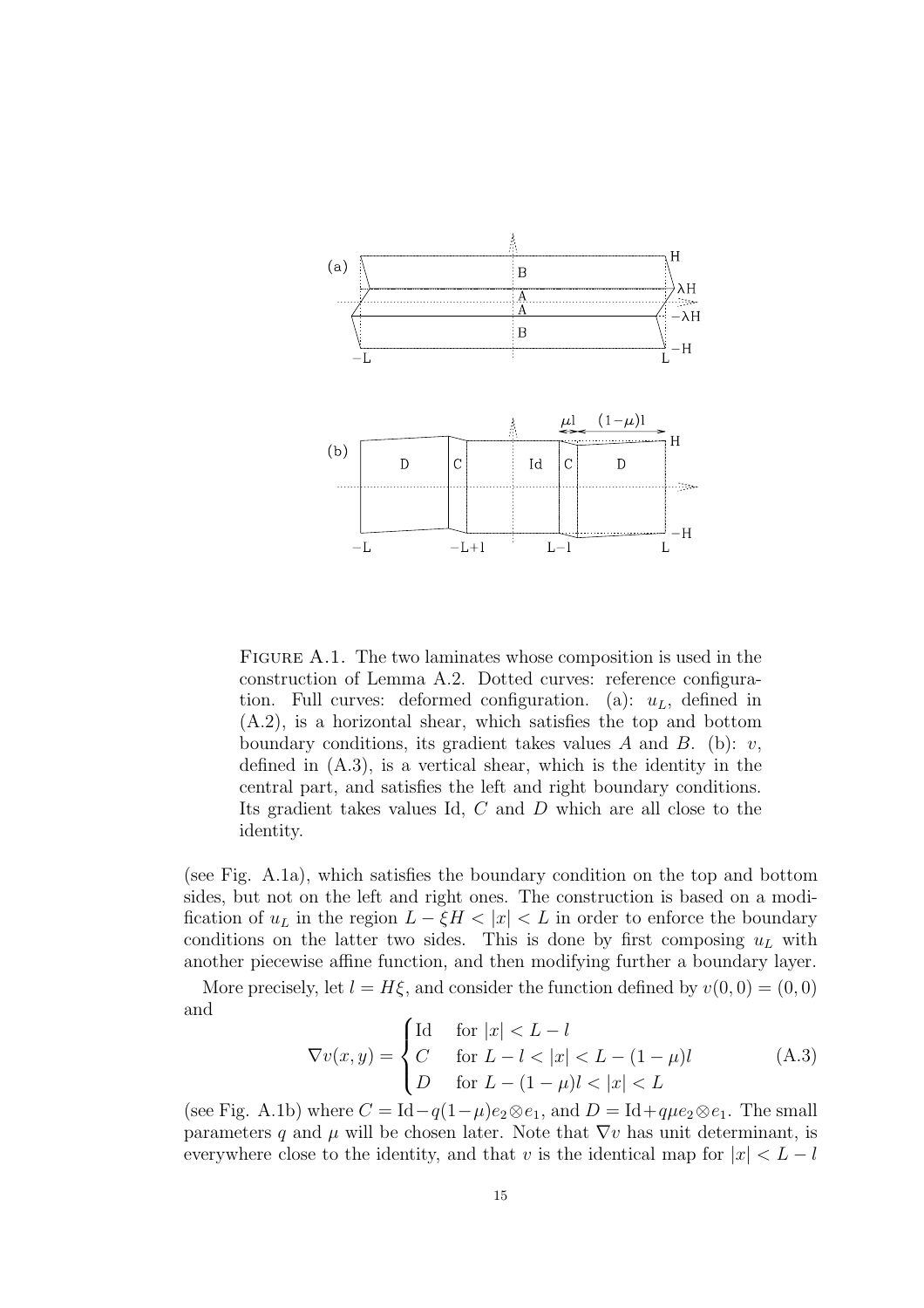

Figure A.2. Construction used in proving Lemma A.2. (a): the composition of  $u<sub>L</sub>$  with v generates a piecewise affine function, which on the considered domain takes six different gradients. (b): the four triangles on which the function is replaced by the affine interpolation.

and for  $x = \pm L$ . Consider now the composition  $u<sub>L</sub> \circ v$ . This is a piecewise affine map, whose gradient has unit determinant and is close to  $A$  or  $B$  everywhere. Quantitatively, we get

$$
|AC - A| = |A||C - Id| \le (2 + t)q
$$
\n(A.4)

and the same estimate for the other products.

The pieces on which  $u_L \circ v$  is affine are shown in Figure A.2a. Consider the four triangles shown in Fig. A.2b, where for definiteness we focus on the one in the first quadrant, XYZ. We now set  $u = u<sub>L</sub> \circ v$  in the central region, and equal to the affine interpolation between the values of  $u<sub>L</sub> \circ v$  at the three corners in each of the four triangles (XY Z and the analogous ones in the other quadrants). Since in X and Y both  $u<sub>L</sub>$  and v are the identical map, this function satisfies the boundary condition  $u(x, y)=(x, y)$  on the boundary of the domain  $\omega = XYX'X''Y'X'''$ . It can therefore be extended to the full domain by using the identical map in the remaining triangles  $(XYT$  and its copies in the other quadrants). This results in a continuous, piecewise affine map. It only remains to check that the two new gradients used in the four boundary triangles have unit determinant and are close to  $B$ . Consider  $XYZ$ , for definiteness. The map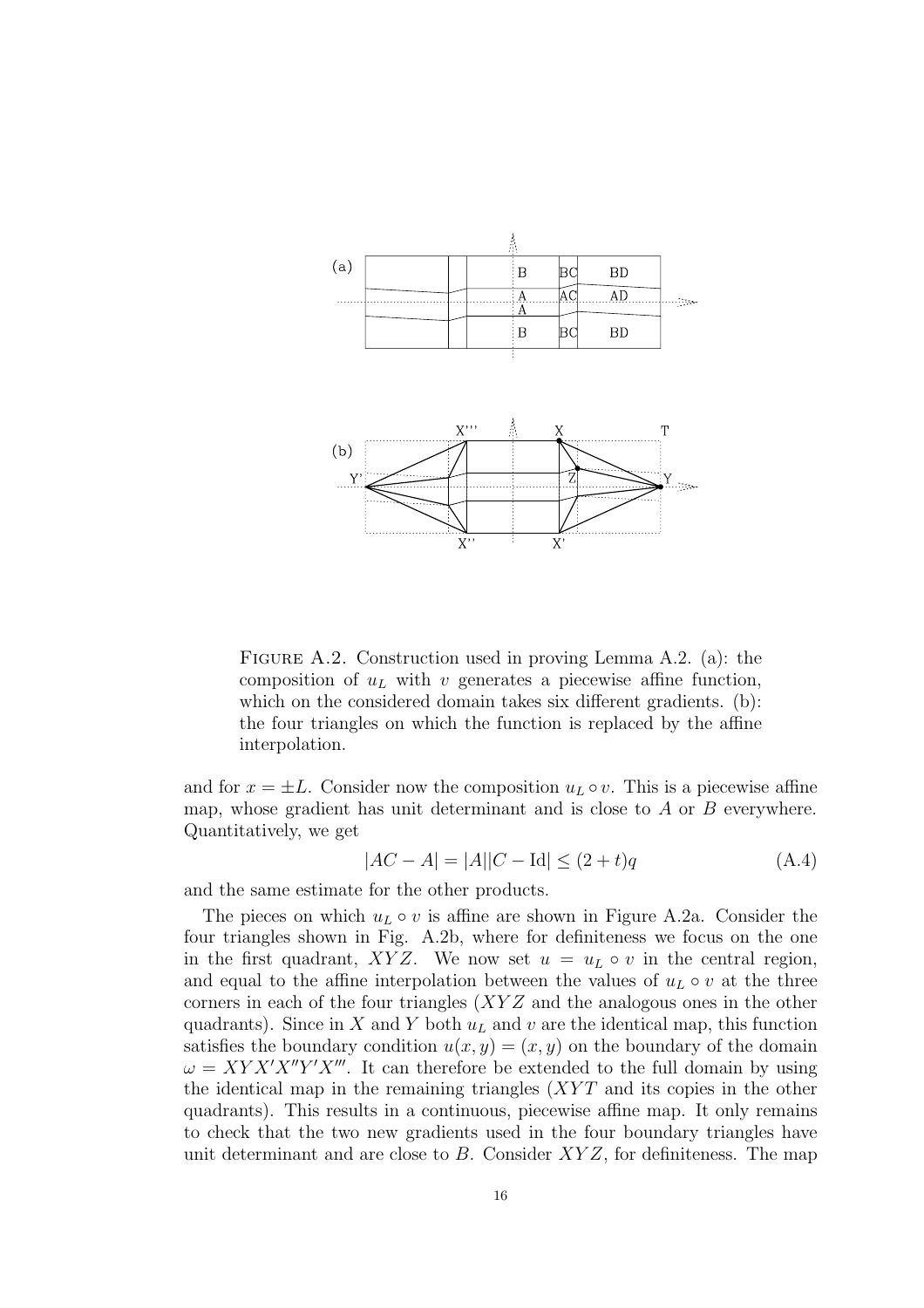is the identity on the side  $XY$ . The determinant of the affine interpolation is unity if the area is conserved, namely, if the vertex  $Z$  moves parallel to  $XY$ . This corresponds to the condition that  $u(Z) - Z = (t\lambda(1 - \lambda)H, -q\mu(1 - \mu)l)$ is parallel to  $(l, -H)$ , namely, that  $q l^2 \mu (1 - \mu) = t \lambda (1 - \lambda) H^2$ . This permits to determine q as a function of  $\mu$  and  $\xi = l/H$ . If this relation is satisfied, the gradient in the triangle is an area-preserving shear along XY . More precisely, we get  $u(Z) - Z = \lambda(1 - \lambda)Ht(1, -\xi^{-1}),$  and

$$
\nabla u|_{XYZ} = \text{Id} - t\lambda p(1, -\xi^{-1}) \otimes (\xi^{-1}, 1)
$$

for some p. For large  $\xi$ , we see that p approaches unity and this gradient approaches  $B$ . To determine quantitatively the distance from  $B$  we compute p from the relation

$$
u(Z) - Z = (\nabla u|_{XYZ} - \text{Id}) (Z - X)
$$

which follows from  $u(X) = X$  and the fact that u is affine in this triangle. A straightforward computation leads to

$$
\frac{1}{p} = 1 - \frac{\mu}{1 - \lambda} - \frac{\lambda t}{\xi}.
$$
\n(A.5)

We remark that the fact that the right-hand side of this relation is positive shows that  $Z$  lies below the line  $XY$ , as was drawn in Figure A.2b. Then, notice that

$$
\left| \nabla u \right|_{XYZ} - B \right| \le t|p - 1| + 2\frac{tp}{\xi}
$$
 (A.6)

Combining  $(A.4)$ ,  $(A.5)$  and  $(A.6)$ , we get

$$
dist(\nabla u, \{A, B\}) \le c \frac{\mu}{1 - \lambda} + c \frac{t}{\xi} + (2 + t)q
$$

Finally, choose  $\mu = \lambda(1-\lambda)t^{1/2}\varepsilon$  and  $\xi \ge 1/\varepsilon$ . We then get  $q < 2t^{1/2}/\xi^2\varepsilon \le 2t^{1/2}\varepsilon$ , and we can check that all conditions are satisfied.

In summary, we have obtained a construction on  $\omega$  which is composed by 15 affine pieces, uses 7 different gradients, all with unit determinant and close either to A or to B, matches continuously with the identity on the boundary, and is a laminate in the central part of the domain. By taking  $L = l$  we can eliminate the central region, and reduce to 12 affine pieces and 5 gradients.  $\Box$ 

Proof of Theorem 3.5. We first reduce to a canonical form by a change of variables. Let  $F = \lambda A + (1 - \lambda)B$ . We set  $\tilde{u}(x) = Qu(F^{-1}Q^{T}x)$ , where  $\tilde{u} : \tilde{\Omega} =$  $FQ\Omega \to \mathbb{R}^2$ , and  $Q \in SO(2)$  is such that  $\tilde{A} = QAF^{-1}Q^T$  is an upper triangular matrix as in  $(A.1)$ . The latter exists since  $AF^{-1}$  is a rank-one perturbation of the identity. By the rank-one condition, the same holds for  $\tilde{B} = QBF^{-1}Q^{T}$ . The vector v is in turn replaced by  $\tilde{v} = QFv$ . The boundary condition becomes  $\tilde{u}(x) = x$  on  $\partial \Omega$ .

From now on we assume that  $A = \text{Id} + t(1-\lambda)e_x \otimes e_y$ , and  $B = \text{Id} - t\lambda e_x \otimes e_y$ . We can further assume  $t > 0$ , since  $t = 0$  is trivial, and if  $t < 0$  we can swap A and B. We cannot, however, set  $t = 1$ , since that would require a non-isometric change of variables also in the target, which would change the norm in  $|\nabla uv|$ .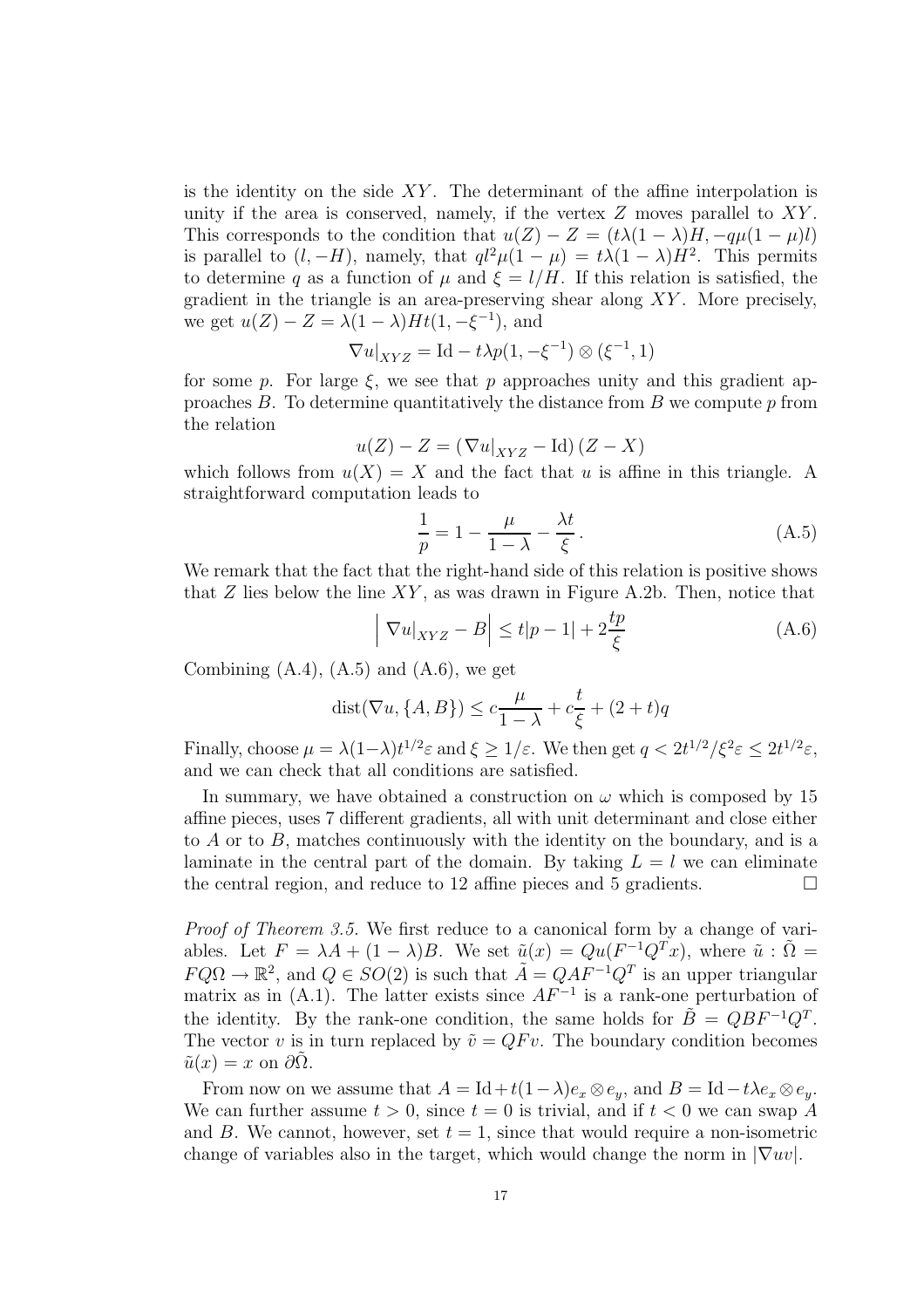

FIGURE A.3. Construction used in the proof of Theorem 3.5. The two oblique rectangles are  $R_1$  and  $R_2$ , outside which  $u_1$  is the identity map. In the part toward the interior of the square  $\Omega$ ,  $\nabla u_1 = A_1$ . The dashed parts are where the  $u_1$  differs from a laminate. The thin rectangle in the center is  $S$ , which is one of the blocks used in the construction of  $u_2$ . The construction differs from a laminate only in the two dashed end parts, which are contained in the region where  $\nabla u_1 = A_1$ . The dashed rectangle is  $\Omega_{\delta}$ , where the final construction is a laminate between A and B.

The vector  $v$  is uniquely determined by  $A$  and  $B$ , up to a factor. Indeed, let  $v = (v_x, v_y)$ . Then,  $|Av|^2 = |Bv|^2$  gives  $2t(1-\lambda)v_xv_y + t^2(1-\lambda)^2v_y^2 = -2t\lambda v_xv_y + t^2$  $t^2\lambda^2v_y^2$ . This has two solutions, which up to a scaling are  $v_1 = (t(\lambda - \frac{1}{2}), 1)$  and  $v_2 = (1,0)$ . The assumption  $Av \neq Bv$  eliminates the second one, hence from now on we can assume  $v = (t(\lambda - \frac{1}{2}), 1)$ .

It is sufficient to prove the statement for the reference square  $(-1, 1)^2$ . Indeed, by Vitali's theorem we can find N and k such that  $\Omega$  can be covered by N disjoint copies of  $(-2^{-k}, 2^{-k})^2$ , plus a remainder  $\Omega'$  with measure less than  $\delta/2$ . The construction for  $\Omega$  is then done using the result  $\tilde{u}$  for the reference square, with  $\tilde{\delta} = \min(\delta, 2^{2k-1}\delta/N)$ , scaled and translated onto each of the N small squares, and  $u(x) = x$  in  $\Omega'$ .

For the case  $\Omega = (-1, 1)^2$  we construct u explicitly, as the composition of two deformations. The first deformation is a laminate between  $A$  and  $B$  on a large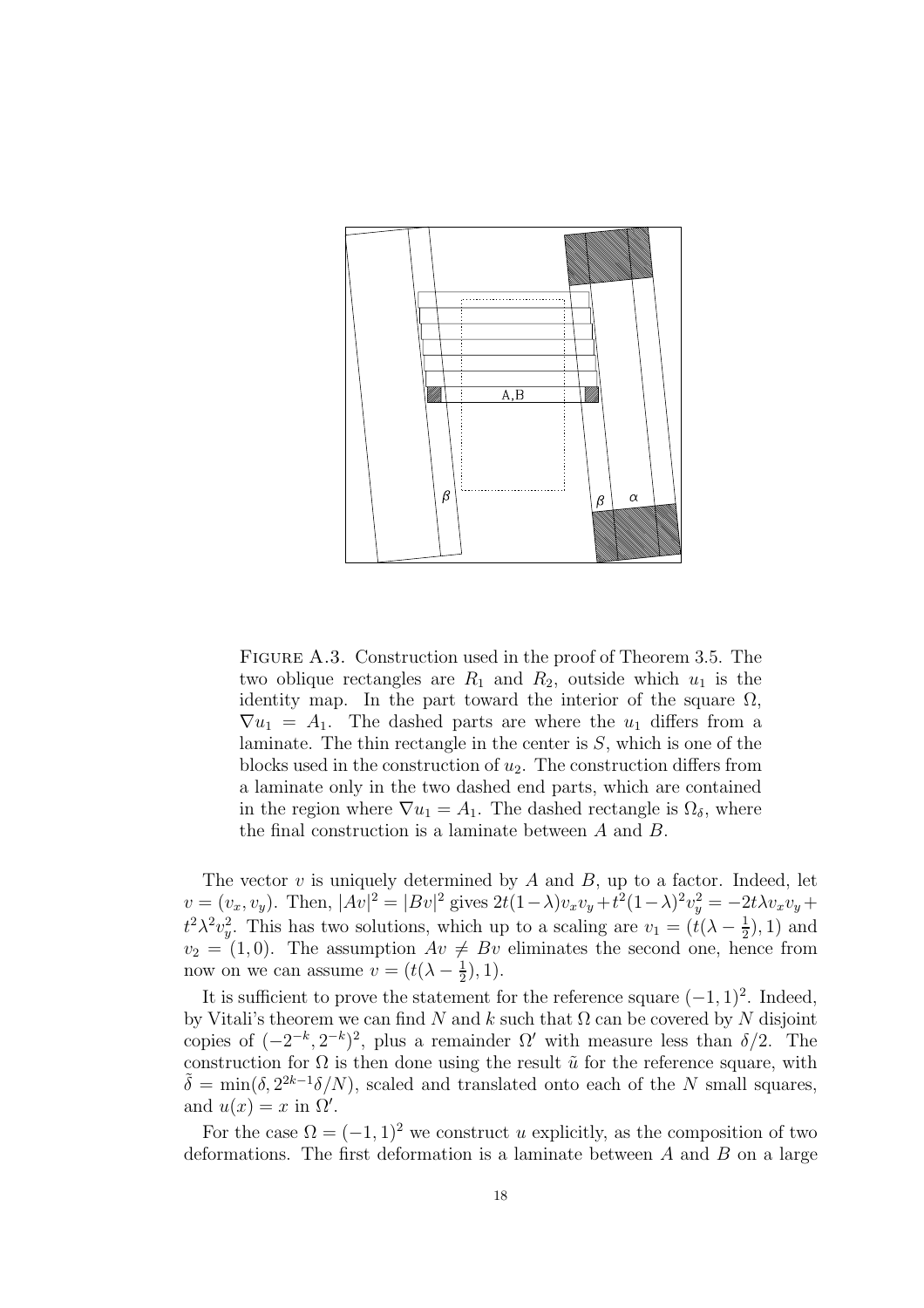part of the domain (containing  $\Omega_{\delta}$ ), satisfies the determinant constraint, and has dist( $\nabla u$ , [A, B]) small. In the central part  $|(\nabla u)v| = |Av|$ , in the boundary layer the the inequality  $|(\nabla u)v| \leq |Av|$  is violated by a small amount (controlled by dist( $\nabla u, [A, B]$ ). The second deformation is the identity in the central part (covering  $\Omega_{\delta}$ ), and corrects the inequality in the region around the boundary.

We start with the latter, which will be a single step of a laminate in each of two rectangles, close to the left and right boundaries of the domain  $\Omega$ , as illustrated in Figure A.3. For small  $\theta$  and q, consider the matrices  $\alpha = \text{Id} + qn \otimes n^{\perp}$  and  $\beta = \text{Id} - qn \otimes n^{\perp}$ , where  $n = (-\sin \theta, \cos \theta)$ . We shall choose them so that

$$
|A\beta v| < |Av| \quad \text{and} \quad |B\beta v| < |Bv| \,. \tag{A.7}
$$

To show that this is possible, consider for  $C \in \{A, B\}$  the expansion

$$
|C\beta v|^2 - |Cv|^2 = -2q(n \cdot C^T C v)(n^{\perp} \cdot v) + O(q^2).
$$

We first choose  $\theta < \delta/20$  such that  $n^{\perp} \cdot v \neq 0$  and  $n \cdot A^{T}Av$ ,  $n \cdot B^{T}Bv > 1/2$ . This is possible since for  $\theta = 0$  they are  $1 + \frac{t^2}{2}(1 - \lambda)$  and  $1 + \frac{t^2}{2}\lambda$  and therefore bigger than 1. Then it is clear that for q small enough we find  $\eta > 0$  such that

$$
|C\beta v| \le |Av| - \eta \tag{A.8}
$$

for all  $C \in [A, B]$ , by convexity. The function  $u_1$  will be constructed by Lemma A.2 using the pair  $(\alpha, \beta)$  (after suitable rotation, the precise domain is specified below) with  $\lambda_1 = 1/2$  and  $\varepsilon_1 = 1$ . For  $q < 1$ , the resulting  $\xi_1$  can be taken to be a global constant. For q small enough, we have  $|\nabla u_1v| \leq |Av|$ , since Lemma A.2 gives

$$
|\nabla u_1 v| \le (1 + |\nabla u_1 - \mathrm{Id}|) |v| \le (1 + c q^{1/2}) |v|,
$$

and  $|v| = |\lambda Av + (1 - \lambda)Bv| < |Av|$  by hypothesis (this is where we need that  $Av \neq Bv$ ).

We now define the domains where this construction is used, which have to be rectangles with sides parallel to n and  $n^{\perp}$ . Let  $R_1$  be such a rectangle, with height (along  $n^{\perp}$ )  $\delta/2$ , inscribed into  $[1 - \delta, 1] \times [-1, 1]$ .  $R_2$  is the same on the other side (see Figure A.3). Since the other dimension of the rectangles is larger than 1, the hypothesis of Lemma A.2 are satisfied for  $\delta < \xi_1$  (recall that  $\xi_1$  was fixed). We define  $u_1$  by application of Lemma A.2 to  $R_1$  and  $R_2$ , and extend it by  $u_1(x) = x$  outside. At this point,  $u_1$  satisfies the following: (i)  $|(\nabla u_1)v| \leq |Av|$ , det  $\nabla u_1 = 1$ ,  $|\nabla u_1 - \text{Id}| \leq cq^{1/2}$  everywhere; (ii)  $\nabla u_1 = \text{Id}$  for  $|x| \leq 1 - \delta$ , (iii)  $\nabla u_1 = \beta$  in the region at distance less than  $\delta/8$  from the left side of  $R_1$ , and  $|y| < 1 - \delta \xi_1$ .

To construct the other function, which is a laminate between  $A$  and  $B$  in the central part of  $\Omega$ , consider for  $h > 0$  small and  $|y_0| \leq 1 - \delta \xi_1 - h$  a strip of the form  $S_{y_0} = [x_0, x_1] \times [y_0 - h, y_0 + h]$ . It is clear that we can choose  $x_0$  in  $[-1, -1 + \delta]$  and  $x_1$  in  $[1 - \delta, 1]$  such that  $\nabla u_1$  takes only the values Id and  $\beta$ on  $S_{y_0}$ , and that on the two regions  $S_{y_0}^1 = [x_0, x_0 + \delta/16] \times [y_0 - h, y_0 + h]$  and  $S_{y_0}^2 = [x_1 - \delta/16, x_1] \times [y_0 - h, y_0 + h]$  it takes value  $\beta$ . We now want to apply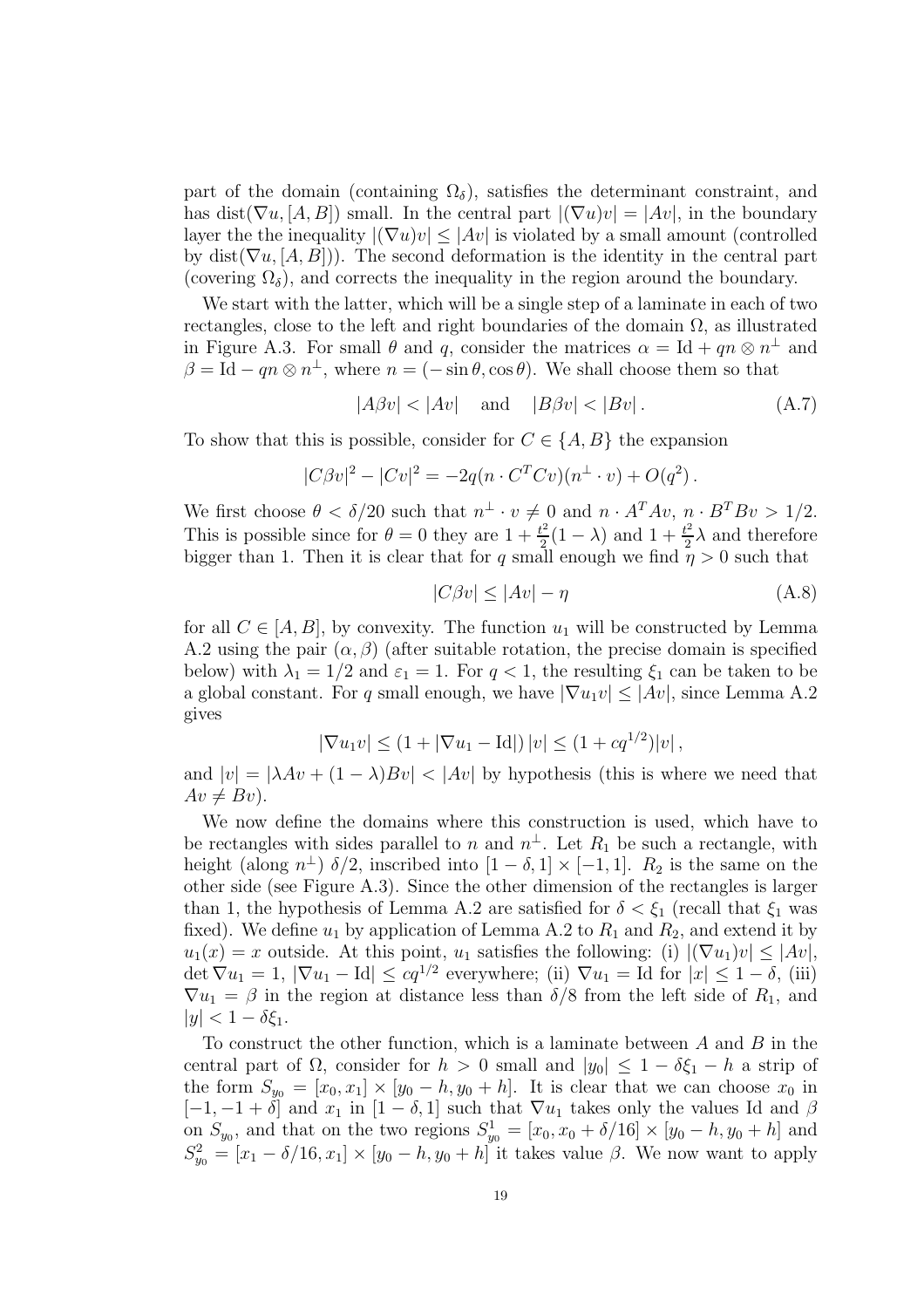Lemma A.2 to the matrices A and B in  $S_{y_0}$ , so that the result is affine outside of  $S_{y_0}^1$  and  $S_{y_0}^2$ , and  $\varepsilon$  small enough that  $c(1+t)t^{1/2}\varepsilon \leq \delta$ ,

$$
|A\beta v| + c(1+t)t^{1/2}\varepsilon|\beta v| \le |Av|,\tag{A.9}
$$

and the same with A replaced by B. The latter is possible by  $(A.7)$ . Let  $\varepsilon_2$  be the largest  $\varepsilon$  that satisfies these conditions. Then, the corresponding  $\xi_2$  (as in the statement of Lemma A.2) gives the bound  $h_0$  on the lamination period.

For  $h < h_0$ , we cover  $(-1 + \delta, 1 - \delta) \times (-1 + \delta\xi_1, 1 + \delta\xi_1)$  with stripes of the form  $S_{y_0+nh}$ , and construct  $u_2$  in each of them by application of Lemma A.2 to the matrices A and B, with  $\varepsilon = \varepsilon_2$ . Outside the stripes, we define  $u_2(x) = x$ .

The final function will be  $u = u_2 \circ u_1$ . Now, the gradient

$$
\nabla u = (\nabla u_2 \circ u_1) \nabla u_1
$$

automatically satisfies the determinant constraint, and the closeness to  $[A, B]$ since  $\nabla u_2$  is close to it and  $\nabla u_1$  is close to Id. Now we check the inequality. In the outer part of the domain,  $\nabla u_2 = \text{Id}$  and we had seen that  $|(\nabla u_1)v| \leq |Av|$ . In the intermediate part,  $\nabla u_2$  is close to [A, B] and  $\nabla u_1 = \beta$ , and we get the desired inequality by (A.9). In the inner part, finally,  $\nabla u_2$  takes values A and B, and  $\nabla u_1 = \text{Id}$ , hence equality holds. This concludes the proof of the theorem.  $\square$ 

**Remark A.3.** The same result, with the minor changes in the proof, holds also with the condition  $|(\nabla u)v| \leq |Av|$  replaced by  $f(\nabla u) \leq 0$ , for any smooth f which obeys (i)  $f(A) = f(B) = 0$ ; (ii)  $f(\lambda A + (1 - \lambda)B) < 0$  for  $0 < \lambda < 1$ ; and (iii) there is  $\theta \neq \pi/2$  such that  $df(A(\text{Id} + tn \otimes n^{\perp}))/dt$  and  $df(B(\text{Id} + tn \otimes n^{\perp}))/dt$ evaluated in 0 are both nonzero and have the same sign.

#### **REFERENCES**

- 1. S. Aubry and M. Ortiz, *The mechanics of deformation-induced subgrain dislocation structures in metallic crystals at large strains*, Proc. Roy. Soc. London (2003), to appear.
- 2. C. Carstensen, K. Hackl, and A. Mielke, *Nonconvex potentials and microstructure in finitestrain plasticity*, Proc. Roy. Soc. London, Ser. A **458** (2002), 299–317.
- 3. G. Francfort and J. Marigo, *Stable damage evolution in a brittle continuous medium*, Eur. J. Mech. Solids **112** (1993), 149–189.
- 4. M. E. Gurtin, *On the plasticity of single crystals: free energy, microforces, plastic-strain gradients*, J. Mech. Phys. Solids **48** (2000), 989–1036.
- 5. C. Miehe, J. Schotte, and M. Lambrecht, *Homogeneization of inelastic solid materials at finite strains based on incremental minimization principles. application to the texture analysis of polycrystals*, J. Mech. Phys. Solids **50** (2002), 2123–2167.
- 6. A. Mielke, *A new approach to elasto-plasticity using energy and dissipation functionals*, Proceedings of ICIAM 2003, to appear, available online under www.mathematik.uni-stuttgart.de/mathA/lst1/mielke/.
- 7. S. M¨uller, *Variational models for microstructure and phase transitions*, Calculus of variations and geometric evolution problems (F. Bethuel et al., eds.), Springer Lecture Notes in Math. 1713, Springer, Berlin, 1999, pp. 85–210.
- 8. S. Müller and V. Šverák, *Convex integration with constraints and applications to phase transitions and partial differential equations*, J. Eur. Math. Soc. (JEMS) **1** (1999), 393– 442.